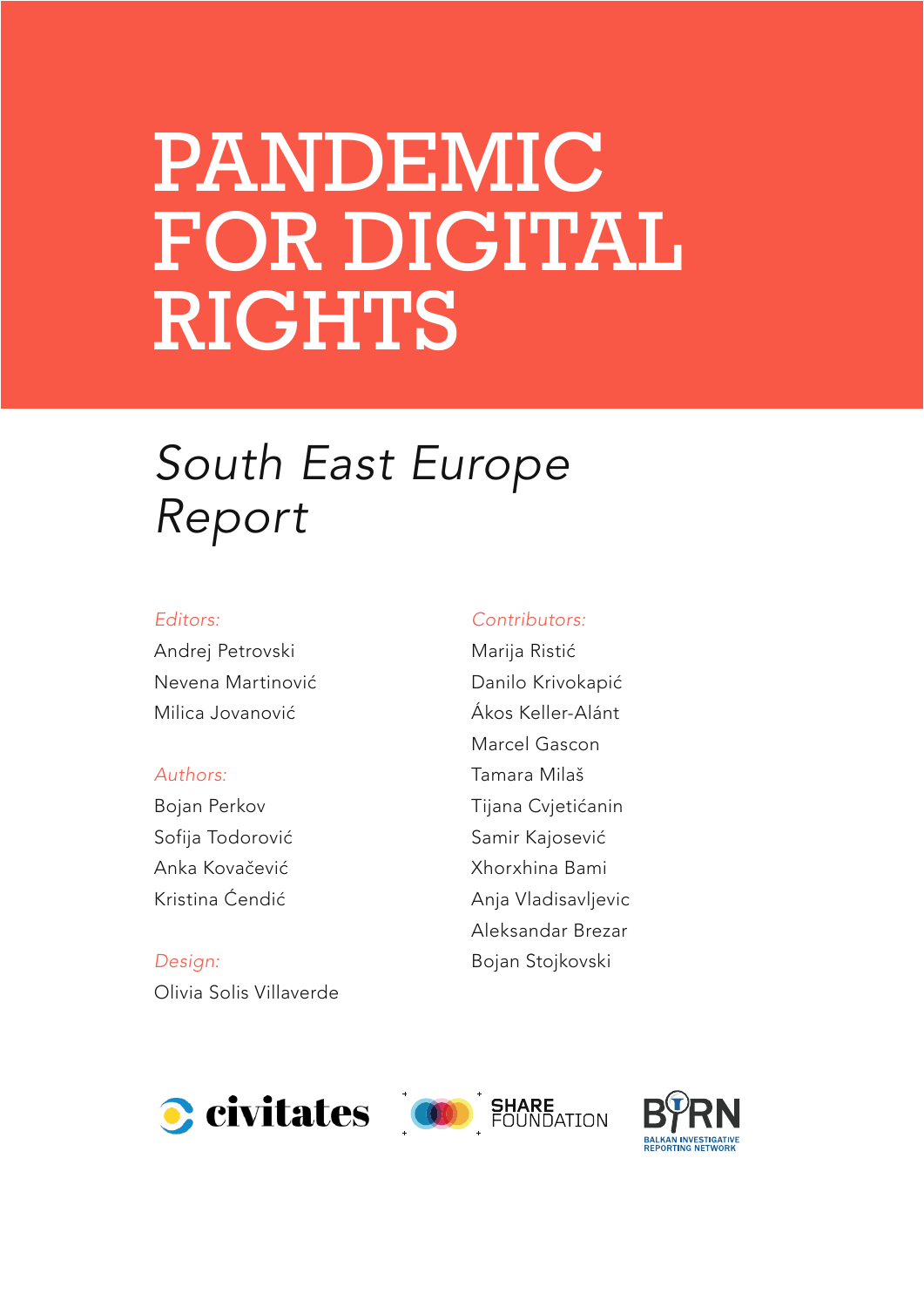#### **CONTENTS**

| <b>INTRODUCTION</b>                                                         | 3              |
|-----------------------------------------------------------------------------|----------------|
| <b>TRENDS ON THE RISE: HUMAN RIGHTS</b><br>AND COVID-19 IN SOUTHEAST EUROPE | 4              |
| <b>BOSNIA AND HERZEGOVINA</b>                                               | $\overline{7}$ |
| <b>CROATIA</b>                                                              | 9              |
| <b>HUNGARY</b>                                                              | 12             |
| <b>KOSOVO</b>                                                               | 17             |
| <b>MONTENEGRO</b>                                                           | 20             |
| <b>NORTH MACEDONIA</b>                                                      | 26             |
| <b>ROMANIA</b>                                                              | 30             |
| <b>SERBIA</b>                                                               | 35             |
| <b>RECOMMENDATIONS</b>                                                      | 39             |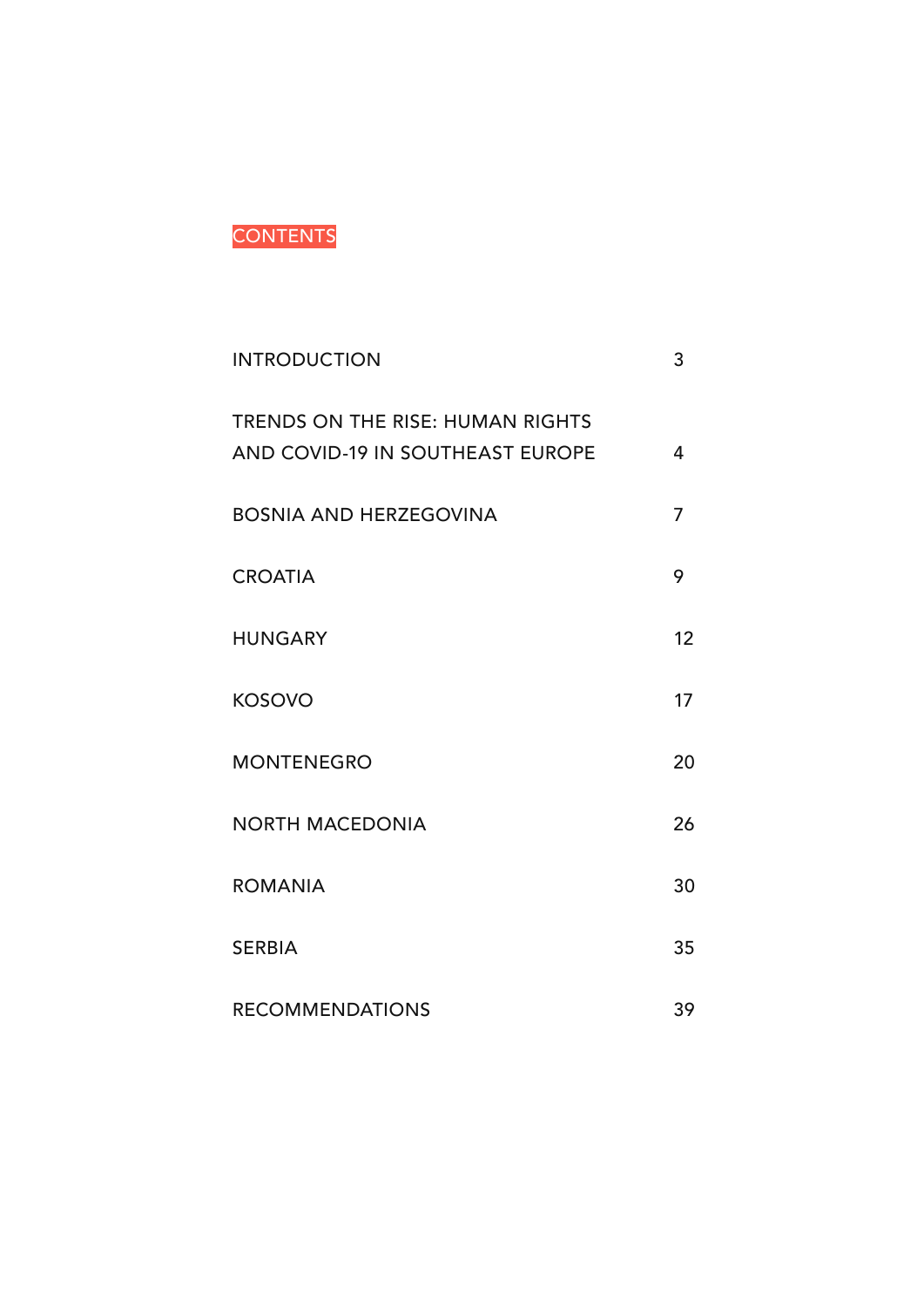### <span id="page-2-0"></span>Introduction

The global public health crisis caused by the COVID-19 pandemic confirmed that the decades-long discussion on striking a better balance between security and privacy interests still hasn't provided the world with a better framework. Moreover, efforts to contain the outbreak in various countries justified turning a blind eye to misuses of technology and abuses of power, coupled with ever stronger political attempts to renegotiate human rights as such. We've seen decisions that were unthinkable only months earlier and now face anxiety over what will be dubbed normal in years to come.

On top of burdens of the recent past and today's overwhelming political and economic challenges, parts of the region of Southeast Europe have felt strong pressure exerted on existing rights and freedoms throughout the course of the pandemic. Though some impact on human rights was expected, and at times needed in a limited scope, the authorities were supposed to introduce restrictions while observing the balance between their impact on human rights and the respect of human rights. However, there has been an increase in incidents of censorship, fines and arrests of citizens and journalists, leaks of personal data, privacy violations and the denying of free access to information.

The digital rights monitoring that SHARE Foundation has been running since 2014, in order to sample violations and assess overall conditions in the online sphere of Serbia, expanded as of last year, when we partnered with the Balkan Investigative Reporting Network (BIRN) to keep track of incidents in Bosnia and Herzegovina, Croatia, Hungary, Kosovo, Montenegro, North Macedonia and Romania. Our first joint effort inadvertently coincided with the global pandemic, which uncovered worrisome events and trends in the region.

The latest monitoring report covers the period from 31 January to 30 September 2020.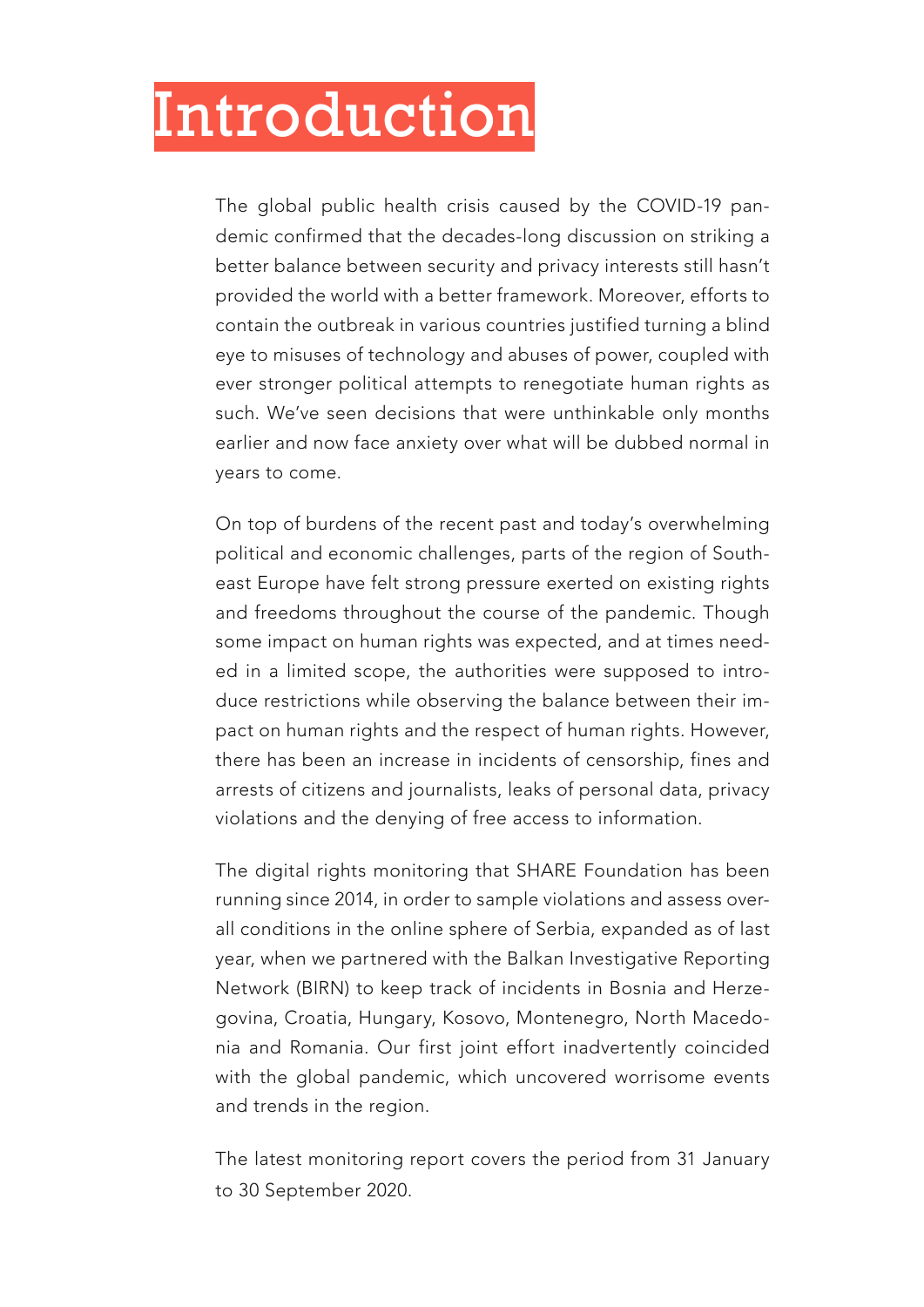# <span id="page-3-0"></span>Trends on the rise: uman Rights and COVID-19 in South-<br>east Europe

Attempts to take control of information related to the spread of the virus backfired in most countries in the region. The rise of fake news and fearful rumours on social media was met with censorship, arrests and fines, a strategy that soon escalated to target traditional media outlets and professional journalists. Sensitive health data of citizens was often handled with incompetence, if not ill intentions, while surveillance technologies were rolled out without proper oversight.

In many cases, measures introduced to combat the spread of COVID-19 that impacted on the work of state institutions – such as suspending the work of lawmakers, organizing "Skype" court sessions and limiting access to public services – came as aggravating circumstances to the overall situation.

At the outbreak's onset, numerous [violations of digital rights](https://www.sharefoundation.info/sr/digitalna-prava-pandemija-i-balkan/) [were noted](https://www.sharefoundation.info/sr/digitalna-prava-pandemija-i-balkan/) - violations of the privacy of persons in isolation, manipulation, the dissemination of false information, internet fraud and the like. During the eight months covered by this report, we have recorded 221 violations of digital rights in the context of COVID-19.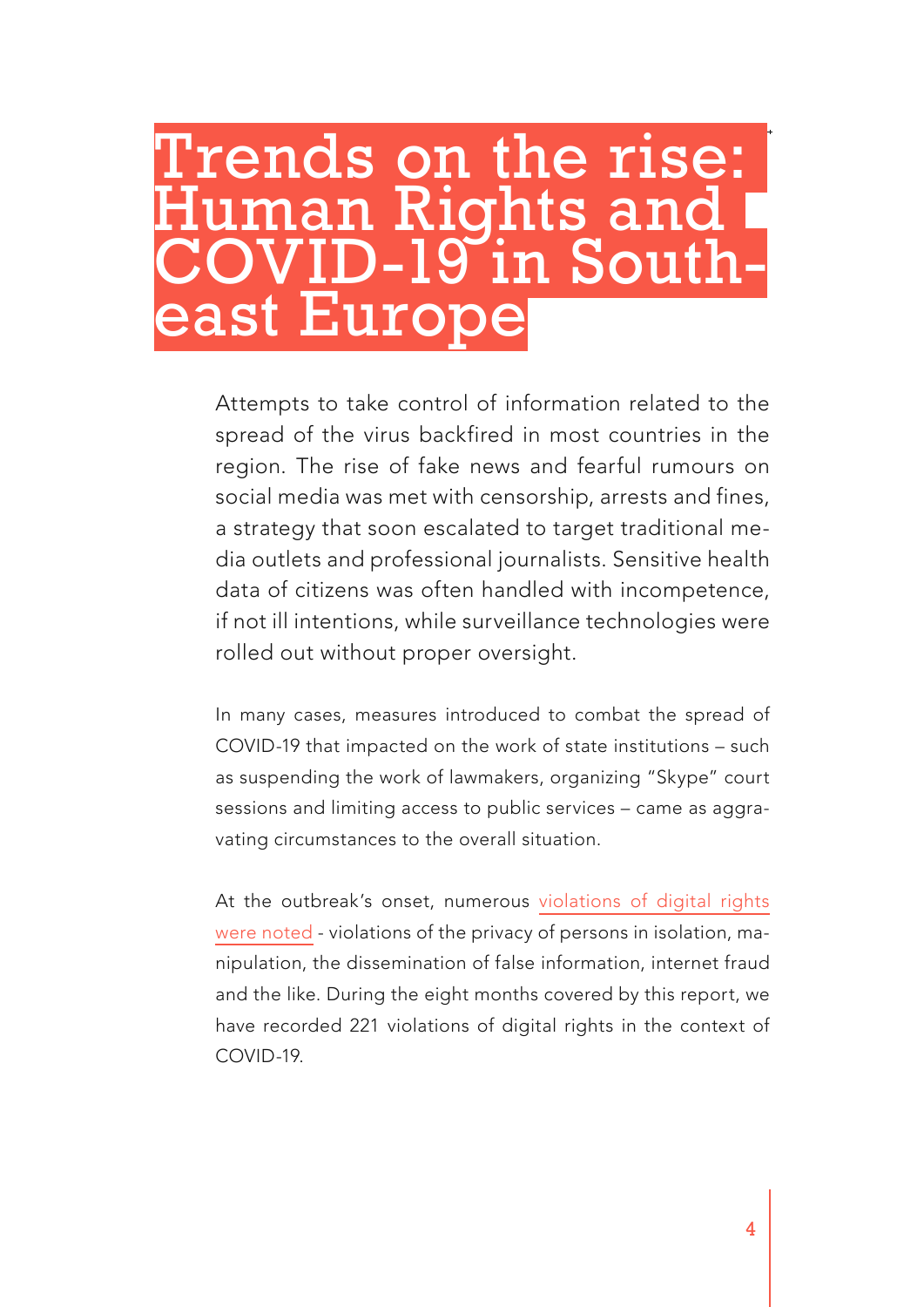The largest number of violations of digital rights was recorded in March and April, 67 and 79 respectively. Following the pandemic's initial peak, that number started slowly declining. The countries with the highest number of violations to date are Serbia, with 46 observed incidents in this period, and Croatia, where 44 violations of digital rights were recorded during the ongoing COVID era.

|                           | Jan.           | Feb.           | Mar. |                | April May      | Jun.           | Jul.           | Aug.           | Sept.          | Total |
|---------------------------|----------------|----------------|------|----------------|----------------|----------------|----------------|----------------|----------------|-------|
| Bosnia and<br>Herzegovina | 1              | 0              | 9    | 8              | $\mathbf 0$    | $\overline{0}$ | $\mathbf{1}$   | $\overline{0}$ | $\overline{0}$ | 19    |
| Croatia                   | $\overline{0}$ | 1              | 12   | 15             | 3              | 3              | 3              | 3              | $\overline{4}$ | 44    |
| Hungary                   | $\overline{0}$ | $\overline{2}$ | 11   | 9              | $\overline{2}$ | $\overline{2}$ | $\overline{0}$ | 1              | $\overline{0}$ | 27    |
| Kosovo                    | $\overline{0}$ | $\overline{O}$ | 5    | $\overline{4}$ | $\overline{2}$ | $\overline{O}$ | $\overline{0}$ | $\overline{0}$ | $\overline{0}$ | 11    |
| Montenegro                | $\mathbf 0$    | $\overline{O}$ | 3    | 3              | $\overline{2}$ | $\overline{2}$ | $\overline{4}$ | $\overline{0}$ | $\overline{2}$ | 16    |
| North<br>Macedonia        | $\overline{O}$ | 1              | 8    | 10             | 5              | 3              | 3              | $\overline{O}$ | 1              | 31    |
| Romania                   | $\overline{0}$ | 3              | 6    | 10             | $\overline{4}$ | $\overline{0}$ | $\overline{2}$ | 1              | 1              | 27    |
| Serbia                    | $\overline{0}$ | 1              | 13   | 20             | 9              | 1              | 1              | 1              | $\overline{0}$ | 46    |

The most prevalent violation in the observed period is manipulation in the digital environment caused by news sites that published unverified and inaccurate information, and by the circulating of incomplete and false data on social media. About half of all cases recorded so far were connected to manipulations. One of the reasons for the [high number of incidents of information](https://bird.tools/wp-content/uploads/2020/06/From-Cures-to-Curses-Manipulation-Flourishes-in-the-Digital-Environment-1.pdf) [manipulation](https://bird.tools/wp-content/uploads/2020/06/From-Cures-to-Curses-Manipulation-Flourishes-in-the-Digital-Environment-1.pdf) is the low level of media literacy in the countries of the region, where few people actually check the news and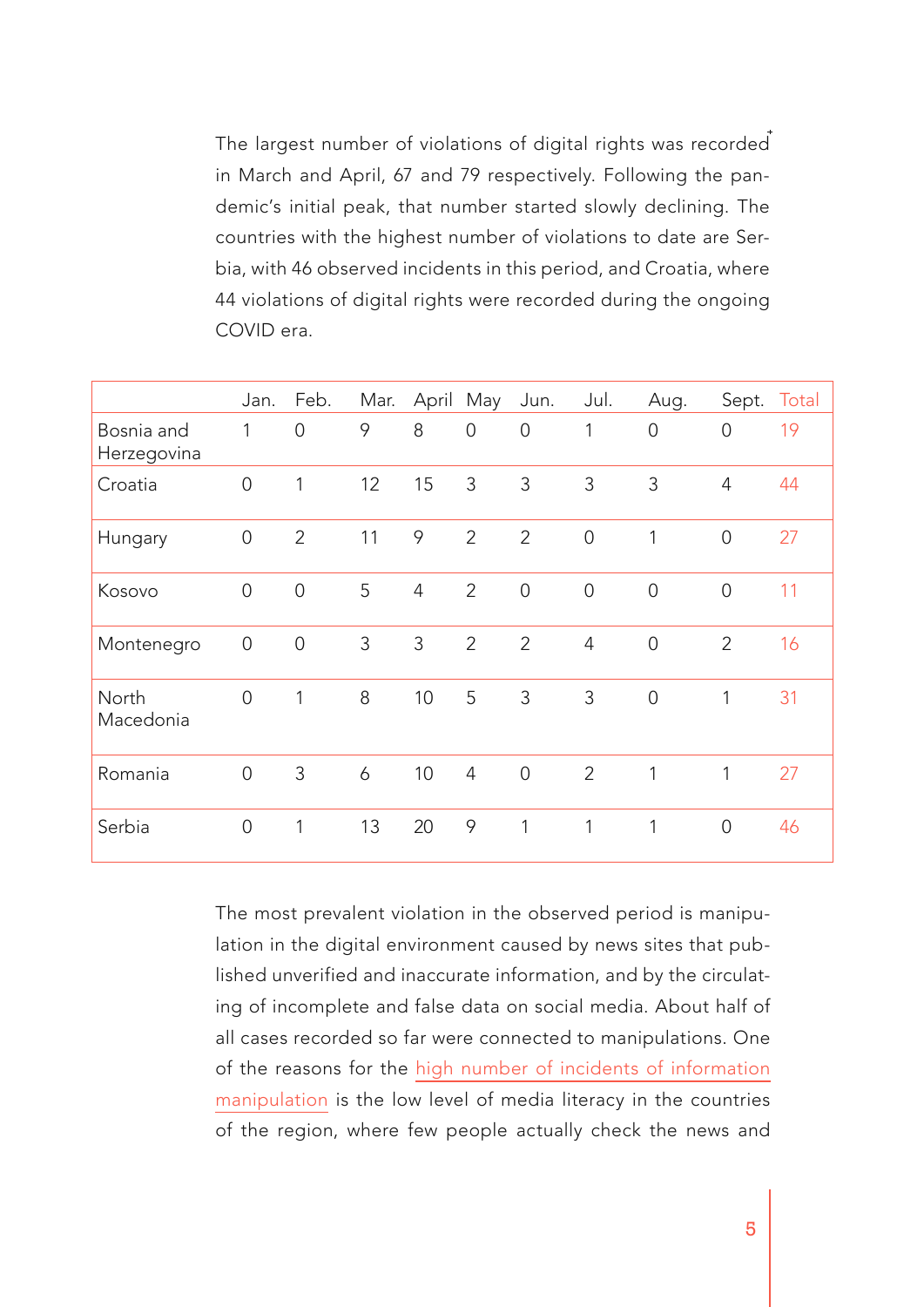information served to them, while the media themselves often publish unverified information.

Pressure against free expression and online activities in general were also noted as being frequent. Insults, threats, hate speech and false information intended to damage reputations, commonplace under normal circumstances, accounted for almost a third of cases in the observed period.

Another category - violations of information privacy and personal data protection, although not as numerous, is certainly important to mention, as it affected a large number of citizens, exposing serious [failures of states in handling personal data](https://www.sharefoundation.info/sr/digitalna-prava-na-balkanu-privatnost-pacijenata-na-udaru/).

An additional category of violations relates to information security breaches, especially computer fraud. Spending extended time in the online environment significantly increases the risk of cyber attacks, computer fraud and sabotage, which did not bypass the countries of Southeast Europe.

The most common targets of digital rights violations were citizens and journalists. However, both groups were also among frequent attackers, alongside unidentified perpetrators.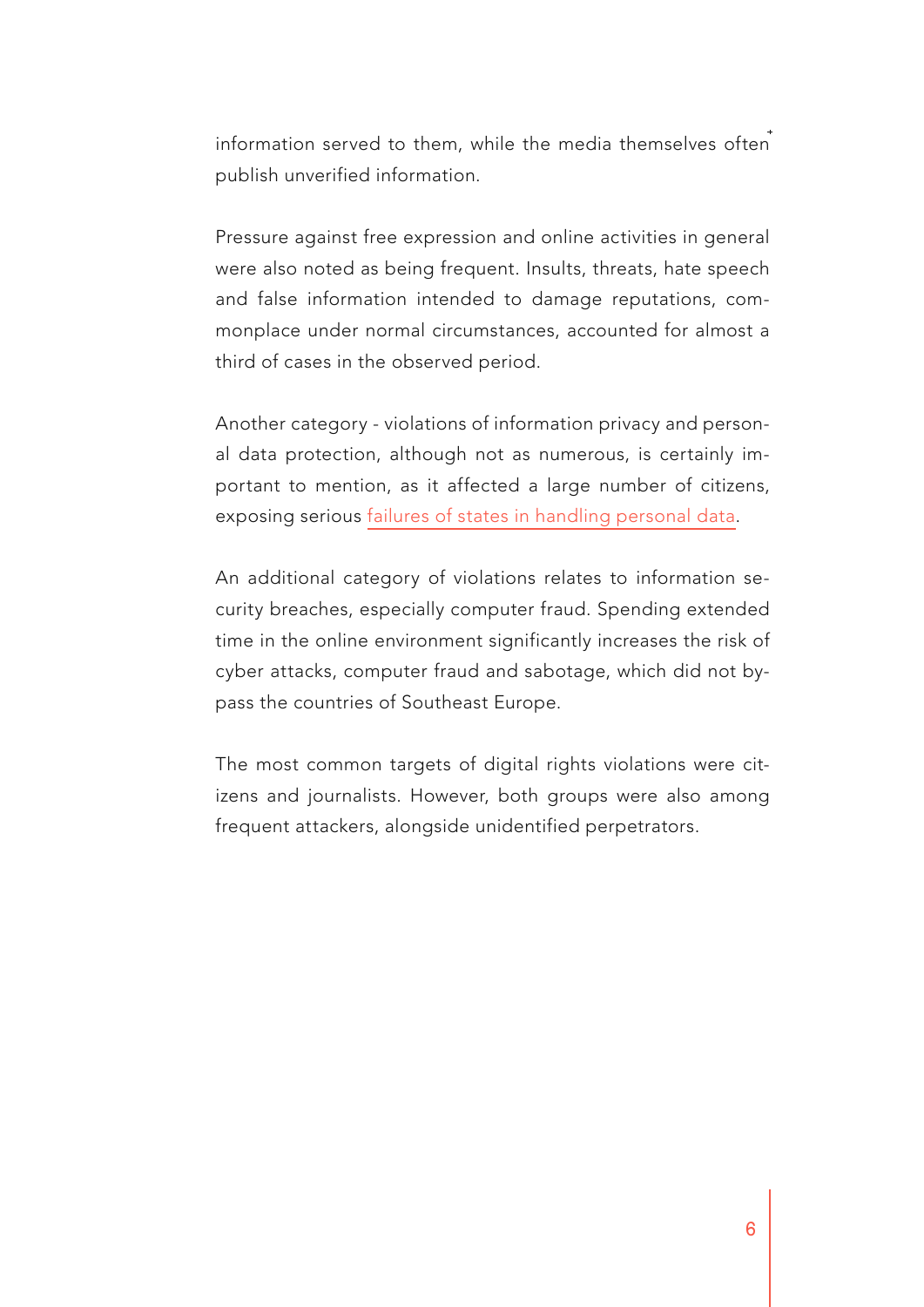# <span id="page-6-0"></span>Bosnia and Herze-<br>govina

In Bosnia and Herzegovina (BiH), administrative divisions - into two entities (the Federation of Bosnia and Herzegovina and Republika Srpska), one district (Brčko District of BiH) and ten cantons in the Federation of BiH - seem to have become even more prominent during the pandemic. Each entity and each canton approached the struggle against the pandemic in line with their authorisations, with differences among these approaches [caus](https://www.slobodnaevropa.org/a/korona-virus-bih-razlicita-pravila-entiteti/30611602.html)[ing both confusion and worry](https://www.slobodnaevropa.org/a/korona-virus-bih-razlicita-pravila-entiteti/30611602.html) among the citizens.

The media landscape in Bosnia and Herzegovina saw problems with personal data protection, free access to information and disinformation. In terms of disinformation, citizens were exposed to various false and occasionally outlandish claims. These included allegations that aircraft were spraying citizens with the virus, misinformation about supposed cures for COVID-19, conspiracy theories about the origin of the pandemic etc.

**BOSNIA AND HERZEGOVINA** BOSNIA AND HERZEGOVINA When it comes to media freedoms, the most troubling issue was a type of censorship introduced when the Republika Srpska (RS) entity introduced a decree prohibiting the spread of panic and disorder. [According to this legislation](http://ba.n1info.com/Vijesti/a423023/Kazne-za-lazne-vijesti.html), anyone using social and traditional media to spread fake news and cause panic and disorder could be fined between 500 and 1,500 euros for private individuals and 1,500 and 4,500 euros for companies or organizations. RS officials defended this legislation by stating that some citizens were "irresponsible" in creating fake news that caused panic and consequently interfered with measures introduced by the RS authorities to combat the pandemic. The implementation of this legislation began almost immediately, with one [person](https://www.slobodnaevropa.org/a/30501278.html)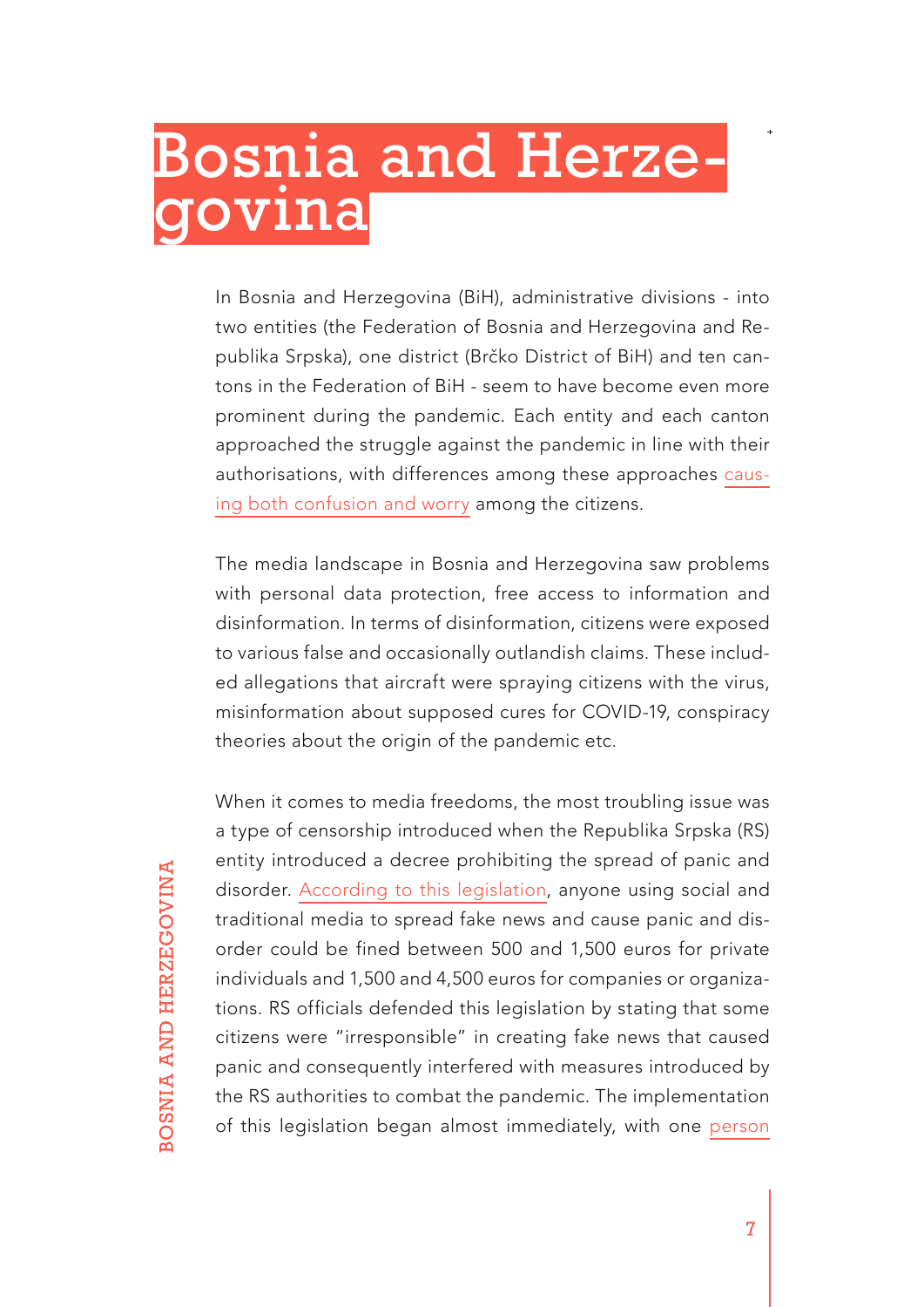[from Gradiška](https://www.slobodnaevropa.org/a/30501278.html) fined 500 euros for "causing panic and disorderly conduct during an emergency situation" on their Facebook page, which also offended RS public bodies, despite them being supposed to have a higher level of tolerance to criticism. Moreover, [a doctor was fined](https://balkaninsight.com/2020/04/08/bosnia-trying-to-censor-information-about-pandemic-journalists-say/) for saying that there was not enough equipment in RS hospitals, despite the fact that such claims could have been treated as matters of public interest. This decree was assessed by both local and international actors as restricting freedom of expression. Journalists' associations in Bosnia and Herzegovina, Transparency International, the Council of Europe, OSCE and others urged the RS authorities to repeal this legislation, claiming that it introduced a form of censorship and interfered with the right to freedom of expression. Troubles afflicting the BiH media landscape further deepened with claims that the authorities in the Federation of BiH had also started monitoring social media and initiated criminal proceedings for spreading fake news and panic in five cases. Ultimately, in mid-April, the RS Interior Ministry stated that the decree would be [revoked](https://www.slobodnaevropa.org/a/30559175.html) and that no offenders would be prosecuted. However, the justification for this decision was not an acknowledgement that the decree was problematic and limited human rights, rather that the citizens were respecting all the rules imposed by the state of emergency and that citizens relied on information received from official sources.

These events were particularly troubling, as the RS authorities already tried to regulate [freedom of expression on social media in](https://resursi.sharefoundation.info/en/resource/republic-of-srpska-trying-to-enforce-public-order-on-the-internet/)  [2015](https://resursi.sharefoundation.info/en/resource/republic-of-srpska-trying-to-enforce-public-order-on-the-internet/), by including social media in the definition of a public space in the Law on Public Peace and Order. Both pieces of legislation could signal a tendency to restrict freedom of expression in this entity. Such tendencies could ultimately cause a chilling effect among citizens and media not close to the authorities, who would then refrain from exercising their right to freedom of speech.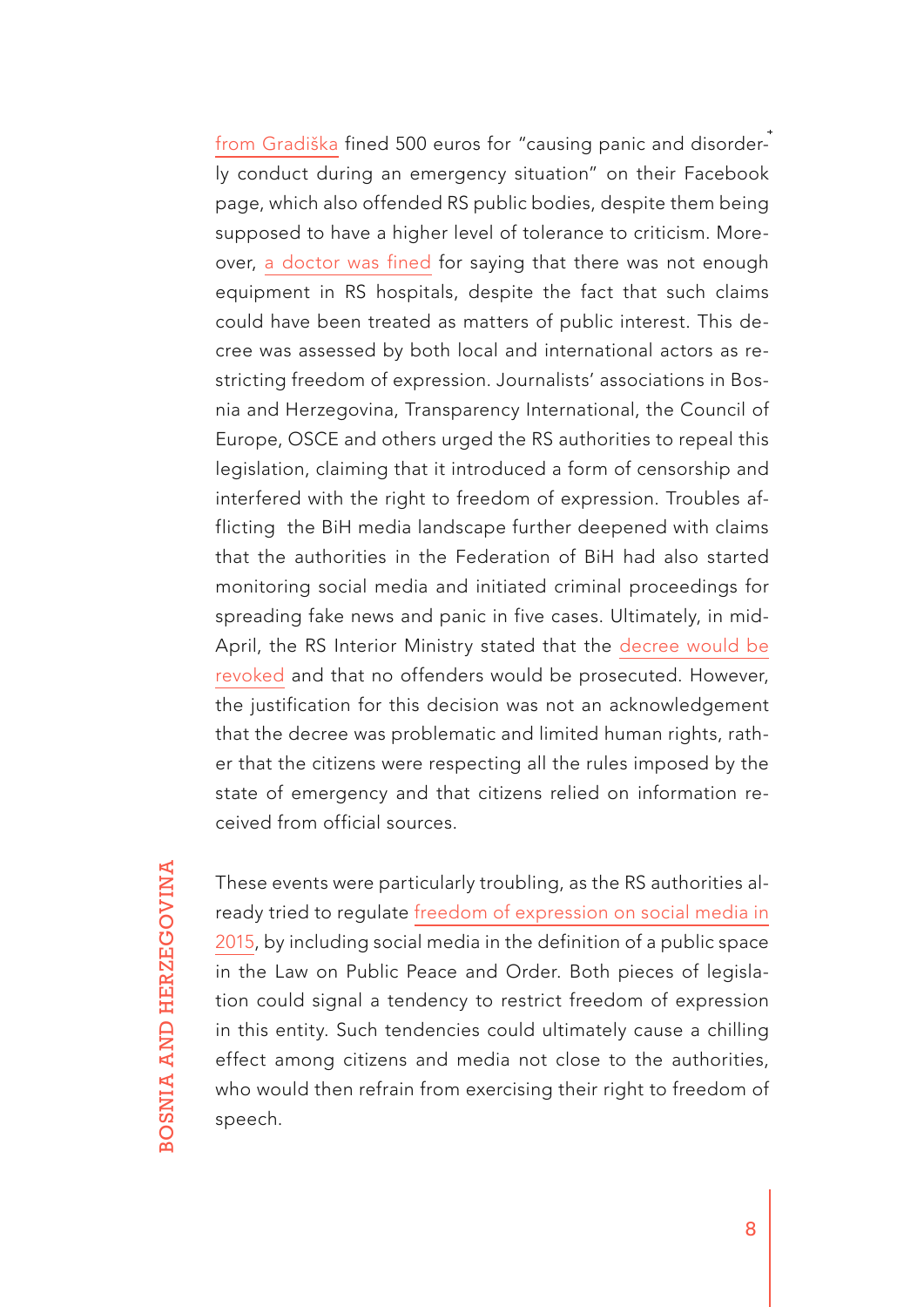<span id="page-8-0"></span>

Debate on the [use of contact tracing apps](https://balkaninsight.com/2020/05/04/contact-tracing-europes-coronavirus-tech-tangle/) as a method of combating the spread of the pandemic was one of the most important discussions, both in the country and at the EU level. The Croatian digital environment has also proven to be a very fruitful environment for the flourishing of multiple conspiracy theories.

Conspiracies over the introduction of 5G networks have been trending on social media platforms in previous months. They even include theories that the COVID-19 pandemic could be linked to the new networks in some way. One Croatian citizen even destroyed WiFi equipment, believing it was 5G infrastructure.

Several social media users in Croatia have been spreading false information about the pandemic, saying that the pandemic was planned even before the disease was named, and misinterpreting data from the World Bank's website, which allegedly showed that COVID-19 testing [kits were purchased](https://archive.li/uojpN) in 2018.

Misinformation was circulated on social networks claiming that the FBI arrested Bill Gates on charges of biological terrorism. The false announcement was supplemented by an article describing the operation to detain Gates, with information that the FBI arrested him thanks to a report by Australian protesters against the 5G network. But Croatian fact-checking website Faktograf said that the "news" actually came from an Australian satirical website called The Betoota Advocate.

Another conspiracy theory published on the website Zajednohrvatska.wordpress.com claimed that there is a secret plan to mi-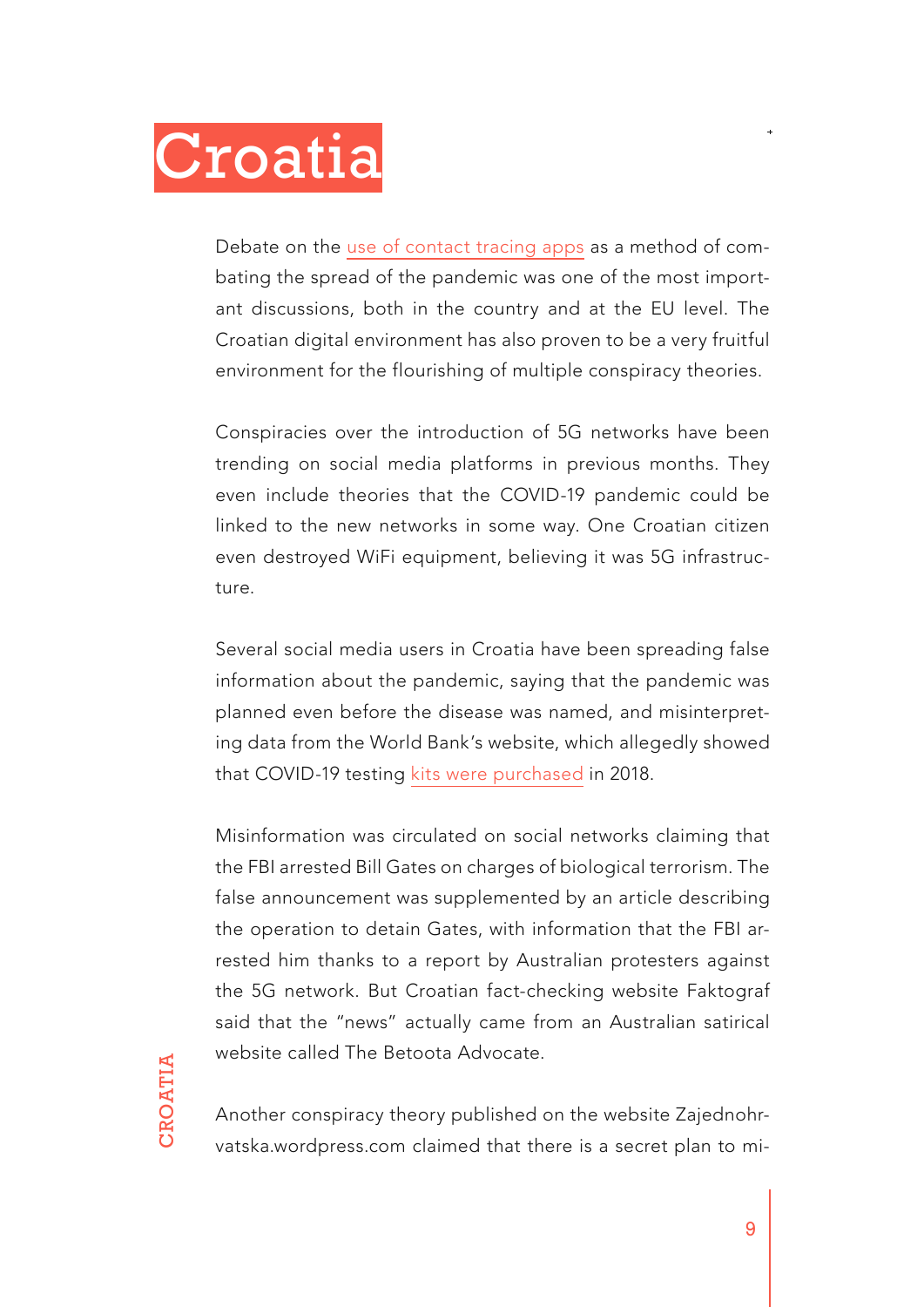crochip the global population and that Croatian politicians have signed agreements pledging to microchip Croatian citizens. The article also implied that the measures taken to combat the COVID-19 epidemic were introduced in order to microchip citizens.

In late October, a group of EU countries demanded measures be taken to counter disinformation surrounding 5G technology, emphasising the urgent need for a communication strategy that provides reliable information to the bloc's citizens, as Reuters reported. The 15 countries – including Croatia, Bulgaria, Czechia, Poland and Slovakia – listed their concerns and proposals in a [joint letter to officials](https://www.reuters.com/article/us-eu-telecoms/eu-needs-long-term-plan-to-tackle-5g-fake-news-15-eu-countries-say-in-joint-call-idUSKBN2740PB) of the European Commission.

At the very beginning of the pandemic, the government led by the conservative Croatian Democratic Union, HDZ, proposed [a](https://bird.tools/croatian-proposal-to-track-self-isolating-citizens-alarms-critics/) [change of the Electronic Communications Act](https://bird.tools/croatian-proposal-to-track-self-isolating-citizens-alarms-critics/) under which, in extraordinary situations, the health minister would ask telecommunications companies to provide data on the locations of users' terminal equipment.

While MPs agree that the aim of the proposal is legitimate, many of them complained that the government did not elaborate the proposal clearly, or include enough safeguards.

As the debate was becoming very dynamic, on 19 April, more than 300 scientists and researchers published an open letter [urging governments not to introduce systems](https://drive.google.com/file/d/1OQg2dxPu-x-RZzETlpV3lFa259Nrpk1J/view) that could "allow unprecedented surveillance on society at large". Although the open letter does not name any specific initiative, the criticism is widely seen as being directed against the PEPP-PT social-tracing approach, until then favoured by key EU member states Germany and France.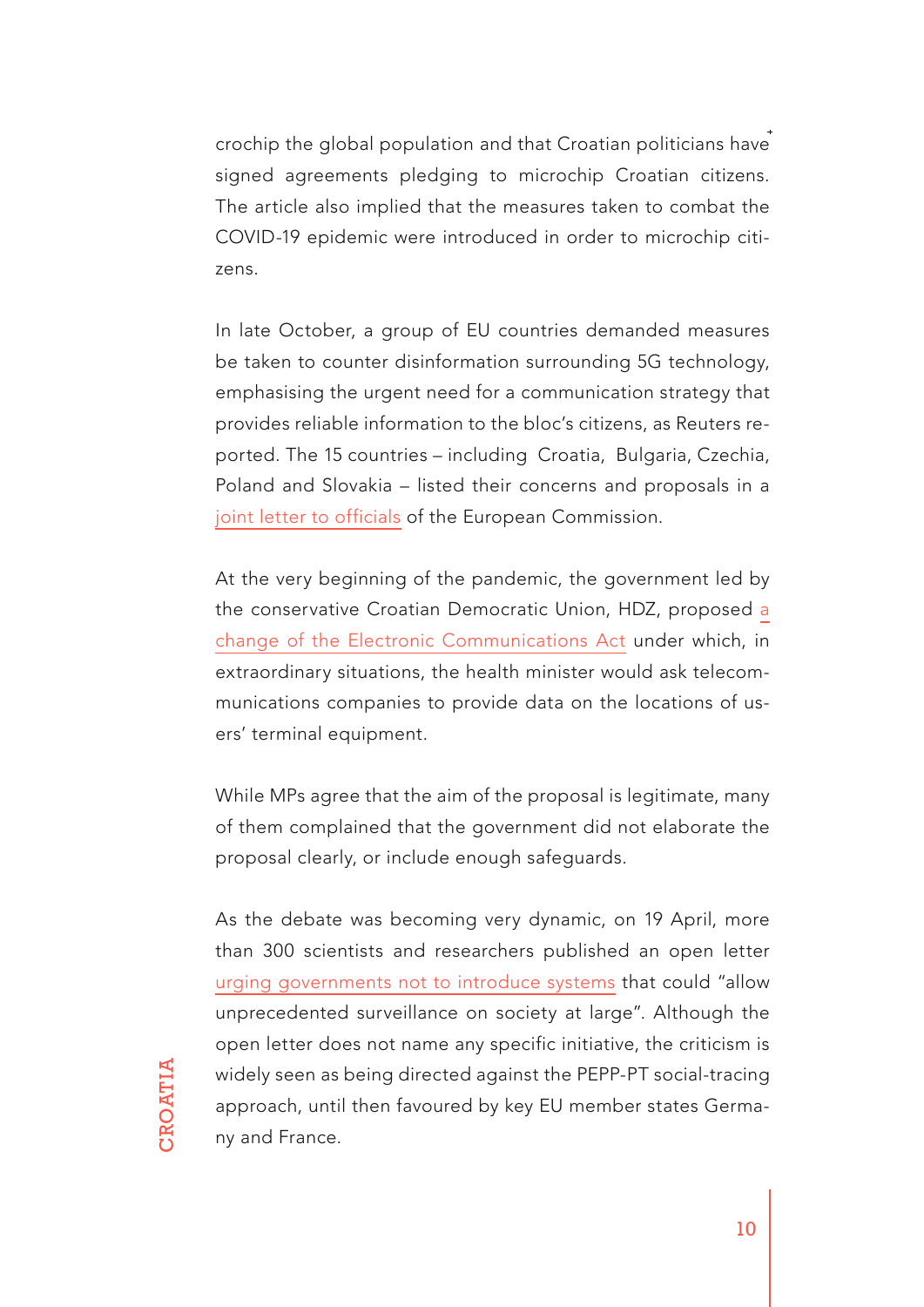In May, PM Andrej Plenković said that, under an agreement among EU member states, Croatia was working on the development of an application to monitor COVID-19 cases. EU Telecommunications Ministers gathered for an informal video conference, organized by the Croatian Presidency, to discuss the implications of the COVID-19 crisis on the telecommunications and digital sector. They stressed the need for a coordinated approach at the EU level and underlined that contact tracing applications will be important for the gradual relaxation of measures.

At the end of July, Croatia joined a number of other European countries that have introduced coronavirus contact tracing mobile applications, launching its very own "Stop COVID-19" app. During the launch, Health Minister Vili Beroš said that the application will not include geolocation tracking. However, comparing the success of contact tracing mobile applications across Europe, Croatian media reported that the local version was a "fiasco".

Local media reported that the "Stop COVID-19" application, launched in Croatia at the end of July, had been downloaded by less than two percent of mobile phone users by the end of August, while in order for it to be successful, as reported, it should be downloaded by 60 percent.

Finally, on 19 October, in order to to tap into the full potential of contact tracing and warning apps "to break the chain of coronavirus infections across borders", the European Commission [set](https://ec.europa.eu/commission/presscorner/detail/en/ip_20_1904) [up an EU-wide system](https://ec.europa.eu/commission/presscorner/detail/en/ip_20_1904) – a so-called "gateway" – to enable national coronavirus apps to interact with each other.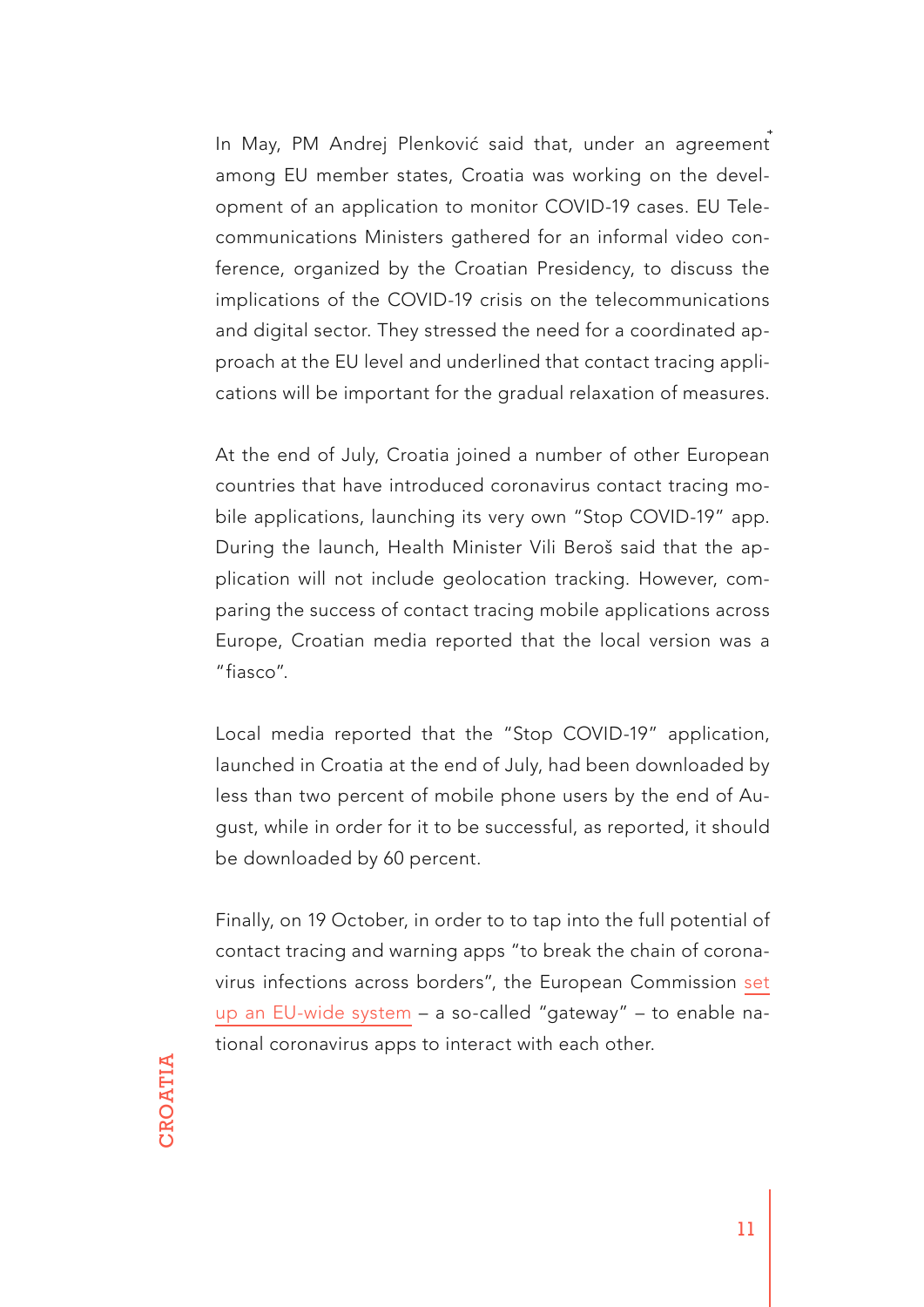# <span id="page-11-0"></span>Hungary

The first arrest in Hungary for fake news was reported on 13 March, but this didn't stop fake news or false content from spreading in the country during the health crisis. The first person arrested under these allegations was a YouTuber, who had claimed on social media that the capital city of Budapest would soon be closed due to the pandemic. The anti-cybercrime unit of the police detained him, and he faces criminal charges of threatening public safety.

Arrests for social media posts continued, with the police detaining and questioning [János Csóka-Szűcs](https://twitter.com/katka_cseh/status/1260528932392259587), a member of local political group Kossuth Kör and the Momentum Party, raiding his home and seizing his mobile phone and computers. Police said that Csóka-Szűcs was interrogated in connection with a Facebook post of 20 April, in which he shared a call for an anti-government demonstration with the comment that "1,170 beds have been emptied in [the town of] Gyula" to make way for COVID-19 patients. In reality, the local hospital has almost 1,200 beds emptied to care for potential COVID patients.

In May, police also detained a man and placed him in custody on suspicion of fear-mongering via a Facebook post in which he claimed that the country's leaders had deliberately timed the lifting of curfew restrictions to coincide with the peak of the coronavirus pandemic, which he suggested could lead to mass infections.

Fake news in Hungary has been spread by the media, political parties and influencers, but citizens were also exposed to fraudulent actions through phishing campaigns. In April, following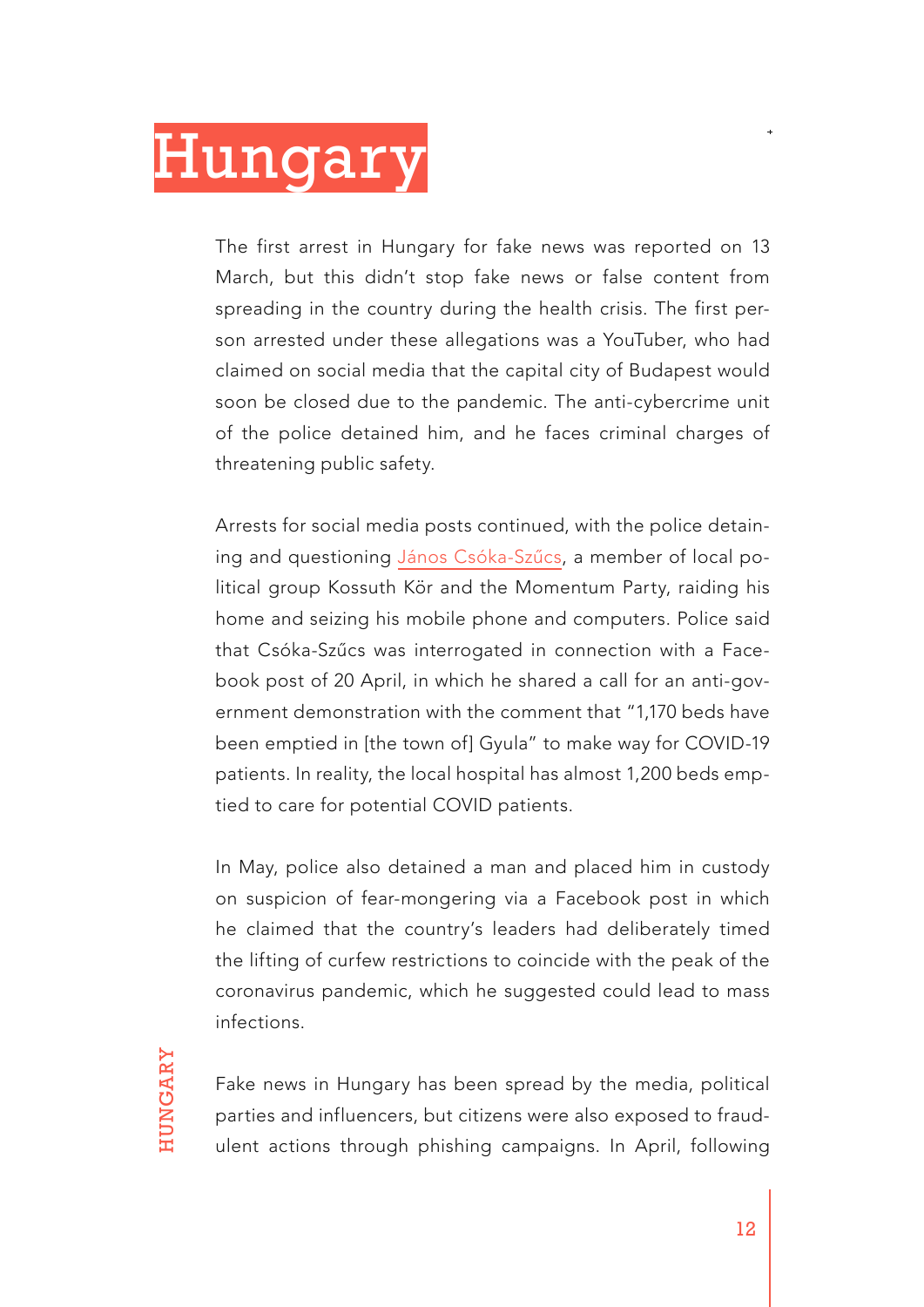an investigation, police uncovered a network operating dozens of fake news sites that regularly published clickbait fake news about COVID-19.

Influencers in Hungary were engaged in downplaying the COVID-19 pandemic. Fashion model Timea Vajna, who has 379,000 Instagram followers, posted that wearing a mask does not protect against the coronavirus. After the media reported about her post, Vajda claimed that she was only joking.

The outcome in these types of cases was not always a simple statement by those engaged in posting fake news or spreading falsehoods. In the case of the Hungarian Socialist Party (Magyar Szocialista Párt, MSZP), a video was published on the party's social media pages in which a woman who claimed to be a paramedic said that nine our of 10 patients had died as a result of a government-ordered release of hospital beds due to the coronavirus pandemic. In fact, it turned out the woman had never worked for any medical service. MSZP deleted the video and launched an internal investigation, while the police started investigating claims of fear mongering.

Fraudsters were very creative in exploiting the pandemic. They misused the names of the retail groups, while offering very low prices of mobile phones in exchange for citizens' bank card details. Some went even further by presenting themselves as tax authorities and requesting bank accounts details from citizens. The perpetrators in these cases remain largely unknown. In one case, emails were sent on behalf of local hospitals stating that recipients have been in contact with colleagues, friends or family members diagnosed with COVID-19. Users were then asked to go to the nearest hospital to complete tests after completing and printing an attached form, which actually contained malware.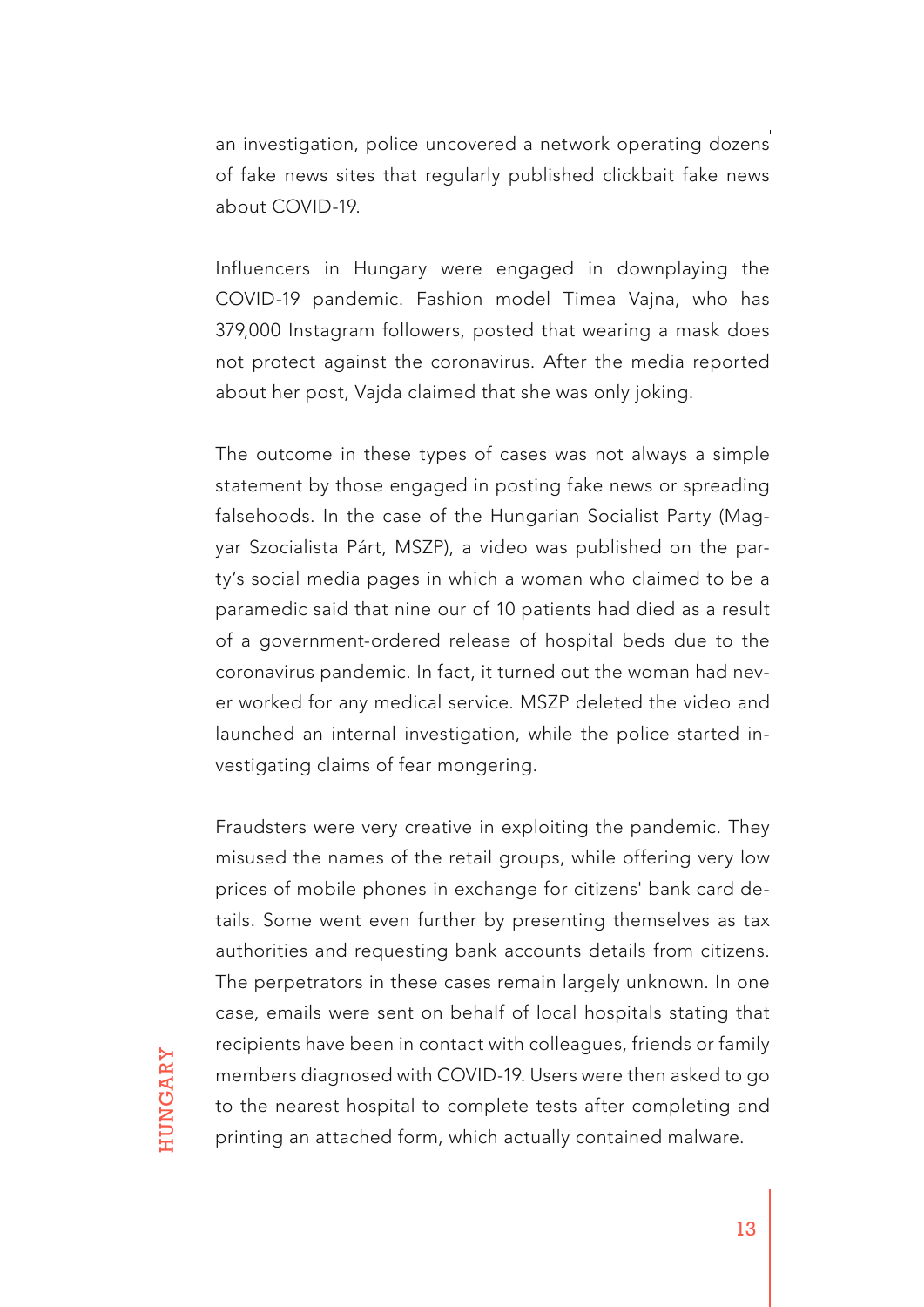During the pandemic, the placement of commercial content as news was also noticed in Hungary. Media outlet Index.hu published an article about a special protective mask developed by a Hungarian company. In reality, the article was merely the company's statement about its own product.

At the beginning of September, as the pandemic worsened in Hungary, the population was less worried than it had been when the first "wave" of COVID-19 hit in the spring. One consequence of this is less fake news about COVID-19 on social media.

### Virus sceptics and fake news believers

#### BY ÁKOS KELLER-ALÁNT

Fake news about COVID-19 arrived in Hungary before the virus itself. Several clickbait fake news sites published articles about COVID-19 victims a month before the first confirmed case. The Anti-Cybercrime Unit of the Hungarian police arrested several people for spreading fake news, starting in early February, when police raided the operators of a network of fake news sites.

In March, the Hungarian government amended the criminal law to introduce punishments of one to five years imprisonment for spreading "falsehoods" or "distorted truth" deemed to obstruct efforts to combat the pandemic. This amendment was part of the controversial Coronavirus Bill.

Police also began monitoring Hungarian online media for coronavirus-related fake news. Several arrests were made during the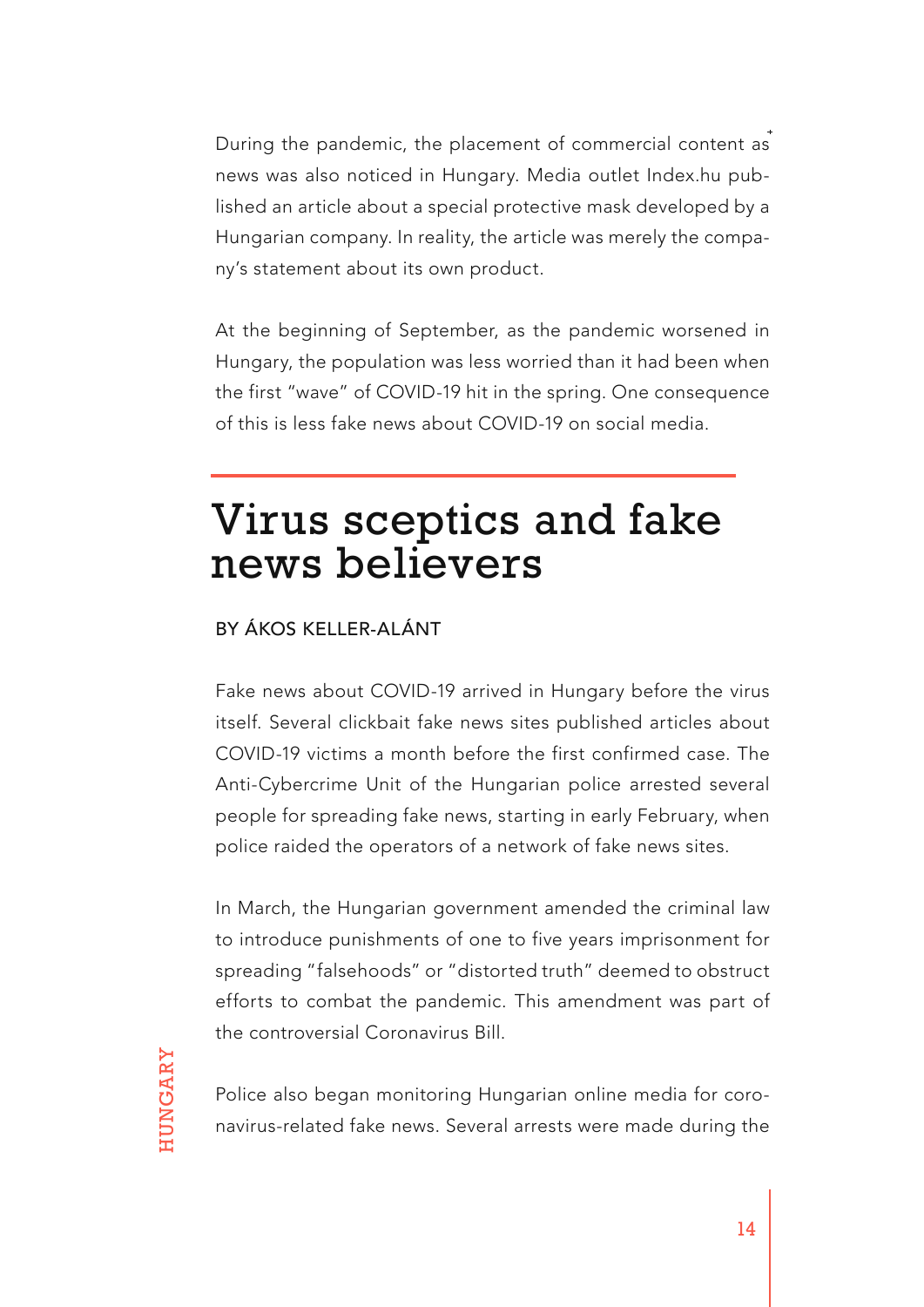spring. A YouTuber was arrested for spreading fake news about a lockdown in Budapest, along with several others who ran networks of clickbait sites. Chain letters on Facebook with fake statements about the pandemic also started to spread. László Toroczkai, leader of the far-right Mi Hazánk party, launched a series about the pandemic, with fake statements such as claims that the coronavirus was fabricated and spread by the World Health Organization and European Union.

It is also worth noting that, during the first weeks of the pandemic in Hungary, the government tried to fit the spread of the virus into its anti-migrant narrative. To support the theory of "migrants spreading COVID", several articles were published in government-related media that contained several fake statements about migrants and the pandemic.

According to the latest police report, from 15 July, authorities initiated 455 proceedings related to the coronavirus. Of these 455 cases, 135 were initiated for spreading rumours about the pandemic and 29 for fear-mongering.

There were two extreme cases (one day apart) in which two men were arrested just because their Facebook posts were critical of the government. On 12 May, a 64-year-old man was detained by police near Szerencs in Borsod County. He was questioned over a Facebook post he'd published on 28 April in which he had criticized the government's anti-pandemic measures, claiming it had deliberately lifted the curfew restrictions at the peak of the pandemic in order to cause mass infections. He also addressed "Our dear dictator, our dear leader", saying: "You are a cruel tyrant, but remember, all dictators have failed so far".

The very next day, police detained János Csóka-Szűcs in Gyula,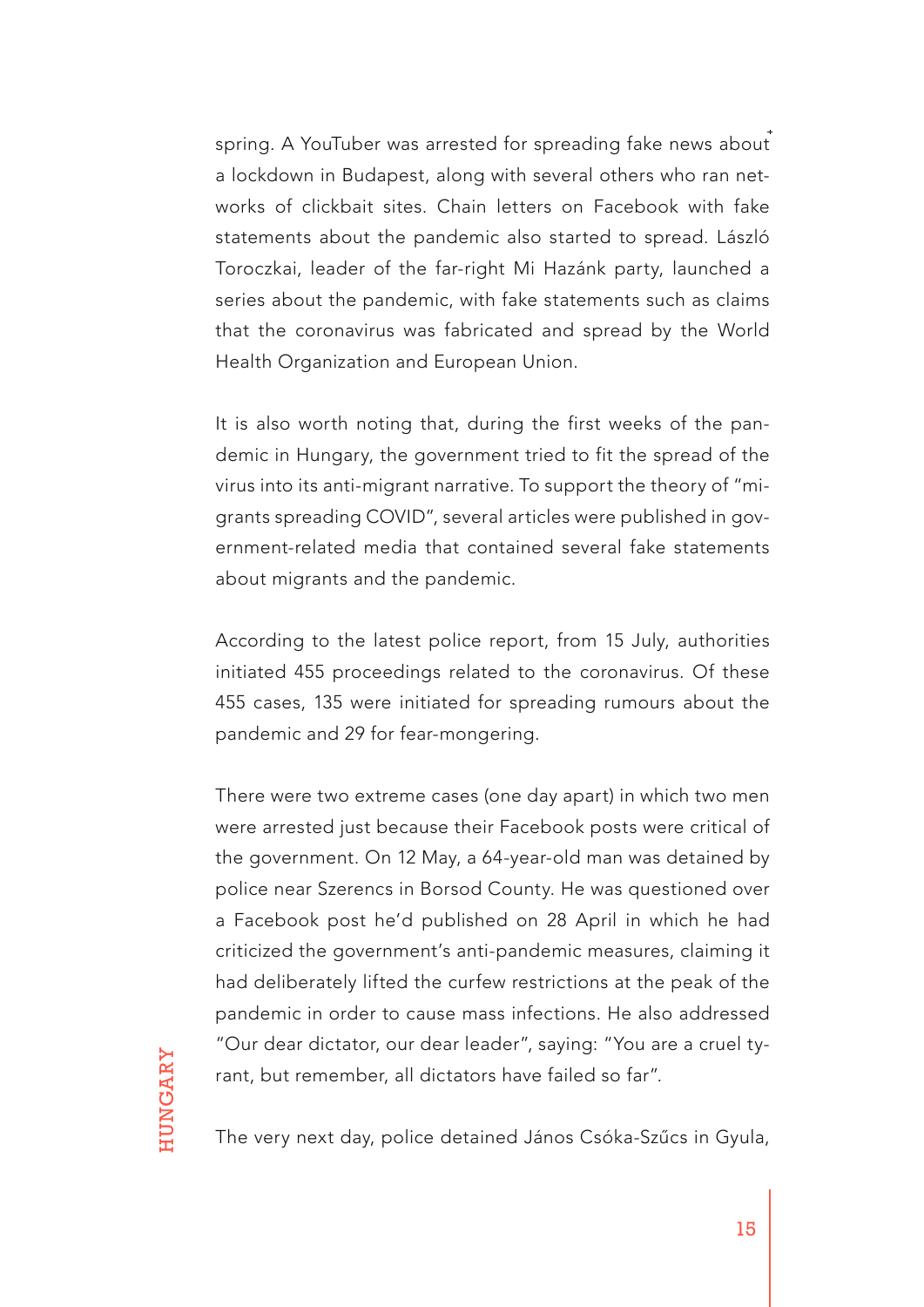a small town in Békés County. A local politician of the opposition Momentum party. Csóka-Szűcs was told that he was being questioned because of a Facebook post from 20 April that he'd published in a local Facebook group. On 20 April, when anti-government demonstrations were held in Budapest and Gyula, Csóka-Szűcs shared a call for the demonstration, adding that "1,170 beds were emptied in Gyula as well" to deal with the pandemic. His post referred to the nationwide anti-pandemic measure which saw 60 percent of all hospital beds freed up to deal with COVID-19 patients. In reality, about 1,200 beds of the local hospital had been duly freed up.

Both men were released after a few hours of detention and charges against them were dropped.

 "virus sceptic" movement started to grow during the summer, mostly on Facebook and YouTube. The main figures behind this movement are well known. They even organized a "sceptic" conference and held a demonstration in Budapest. They deny the existence, or downplay the seriousness, of the novel coronavirus. The group also campaigns against the anti-pandemic measures, for example members encourage others not to wear masks. In September, Facebook deleted three of their groups, but they reorganized and started to grow again. While at the beginning of the pandemic the Hungarian police were quite active against those spreading fake news about the pandemic, the authorities took no action against the "virus sceptic" movement. One of the organizers of this movement is a public figure known as the leader of a so-called fake party. These parties are active only during the election period. They gather state funds for campaigns and possibly distort the results of the outcome of elections.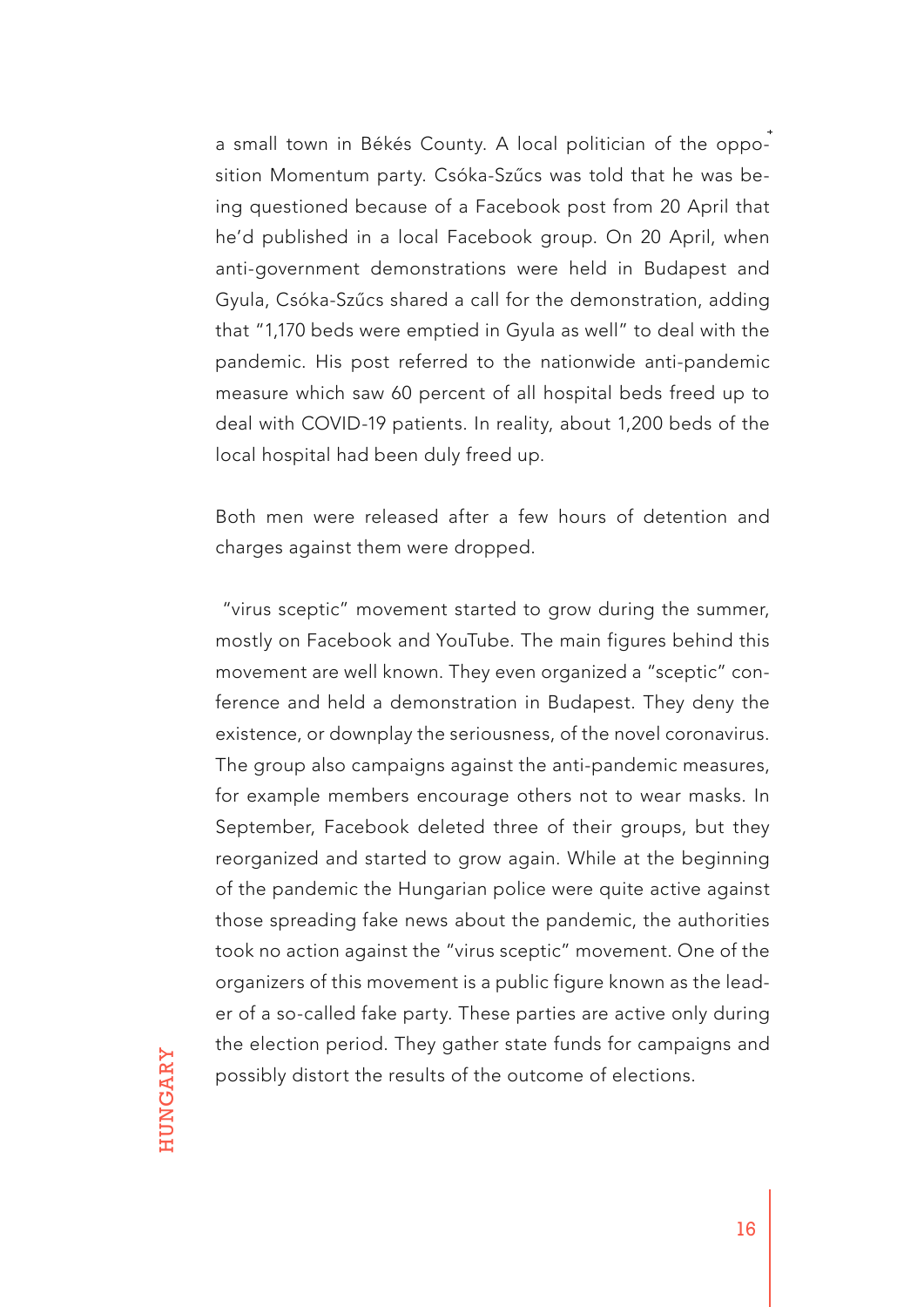<span id="page-16-0"></span>

An interesting trend has been noticed in Kosovo during the pandemic, where online media were mapped as the biggest violators of citizens' digital rights.

On 11 March 2020, local Kosovo media Indeksonline reported that suspected COVID-19 samples from Kosovo have been sent to Tirana, Albania. However, Era Pireva, spokesperson of the Kosovo Institute of Public health (NIPH), told BIRN that Kosovo had not sent any suspected samples to Albania to be verified. Even though NIPH denied the news, the news portal didn't remove the report at the time.

Indeksonline also falsely reported that the driver of former European Integration Minister Blerim Reka had tested positive for COVID-19, before the test results of the day had been made public by the NIPH. Perparim Kryeziu, spokesperson of former Kosovo PM Albin Kurti, confirmed to BIRN that the news was fake. Prior to this fake news, Kurti and Reka, together with their respective cabinets, had self-isolated while awaiting the results of testing. It was suspected that the driver had been in contact with a coronavirus infected patient, and both Kurti and Reka had been in contact with the driver. The news was then cited by Info Kosova.

Moreover, local news portal Jeta Online reported that a scientific laboratory in the village of Komoran, in the municipality of Drenas/Glogovac, was working to find a vaccine against COVID-19.

Local media portals were not only publishing unverified and false information, but also violated citizens' personal data by publish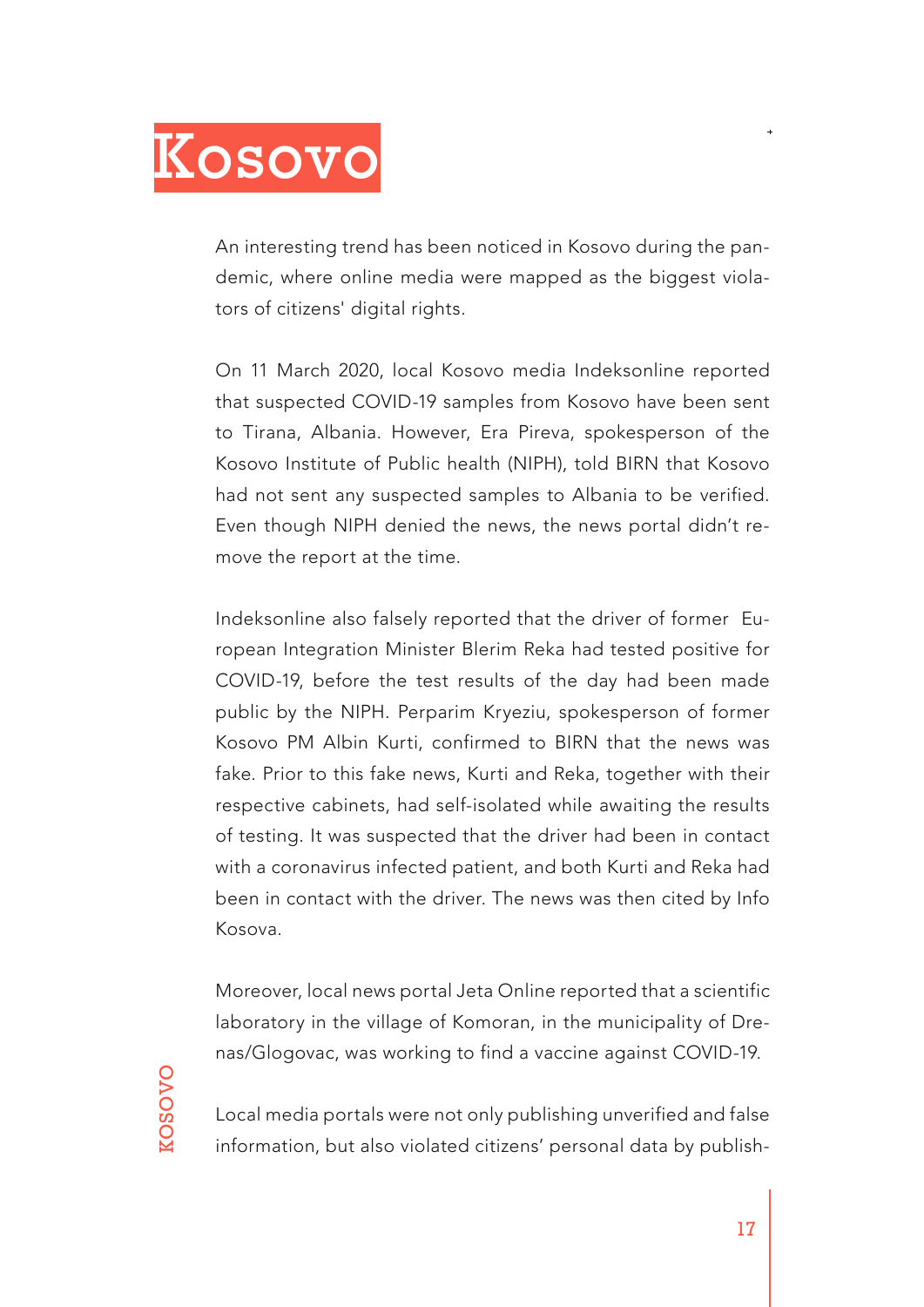ing their health information. Citizens' personal data rights were also violated by state institutions and public figures.

Kosovo local media Rahoveci Online shared the personal information of citizens from Rahovec/Orahovac municipality who have been tested for COVID-19 on their Facebook page, where they mainly operate. The personal information was deleted by the outlet that published them. "It happened quite by mistake and we deleted that post within 2-3 minutes," the portal told BIRN.

Local Kosovo media Sinjali reported that Serbia has "quarantined North Mitrovica and Zvecan". According to the article, "around 200 citizens and 5 Kosovo municipalities" had been isolated as a result. The names of the alleged isolated citizens of the municipalities in the North of Kosovo were also published.

Kosovo public figures, mainly politicians, have also published personal data of citizens infected or tested for COVID-19. First, Lutfi Haziri, mayor of the municipality of Gjilan/Gnilanje, published personal information on a citizen who died of complications after being diagnosed with COVID-19. The NIPH denied the information and called on Haziri to delete his Facebook post, which he later did.

Time Kadriaj, MP from current governing coalition partner Alliance for the Future of Kosovo (AAK), shared personal information about activists from the former ruling party, Vetevendosje, claiming that they had been allowed to leave the state run quarantine against NIPH recommendations. Kadriaj made public the decision of the ministry of health, which identified the citizens in question and provided their diagnosis and recommendation of self-isolation.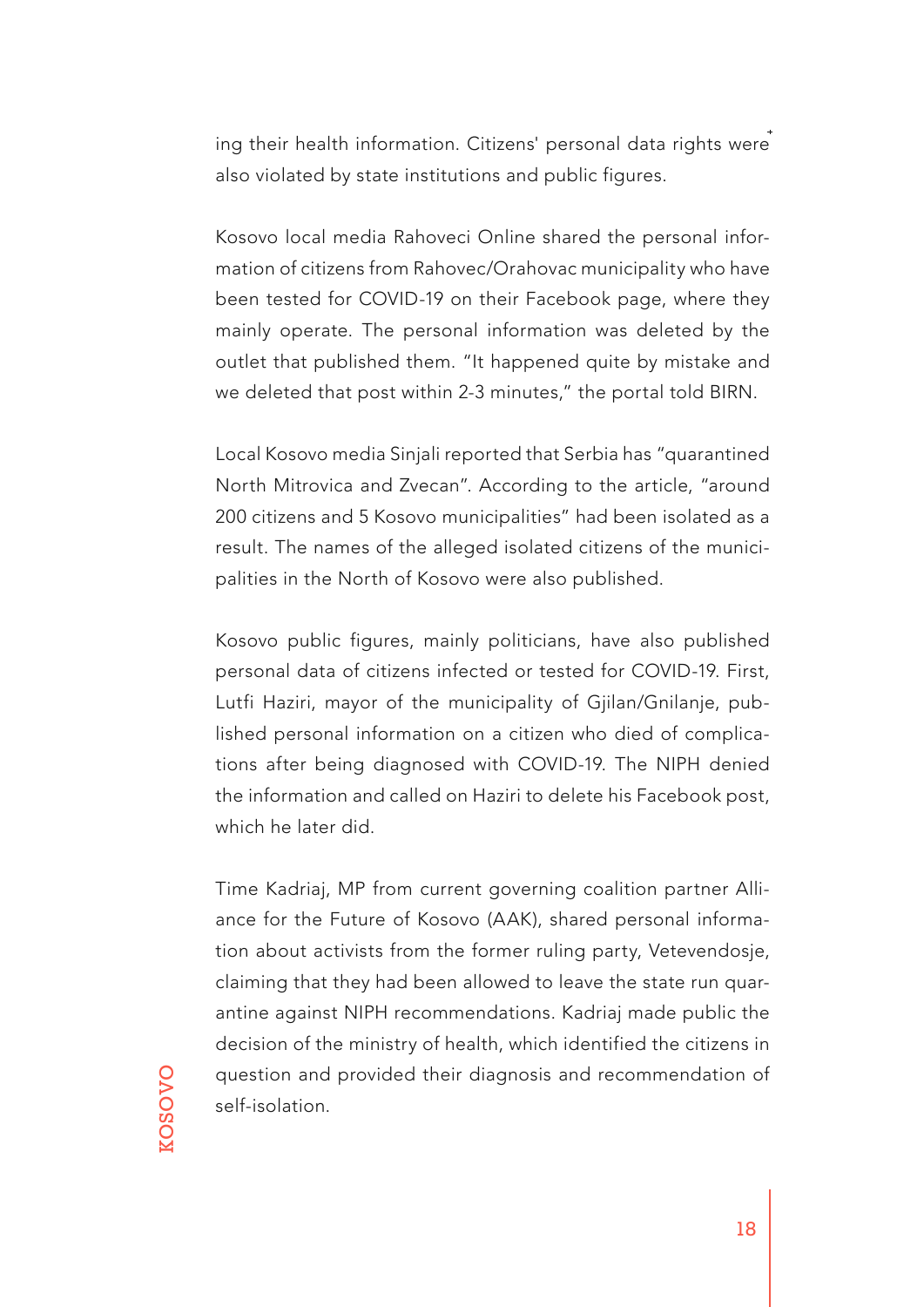State institutions were also mapped as violators of citizens personal data. On 15 April, the Kosovo municipalities of Prizren and Fushe Kosove/Kosovo Polje published the ethnic background of citizens who are from minority communities and have been infected with COVID-19. On 20 April, via a public letter, NGO Advancing Together condemned the municipalities' act by considering it as discrimination and a violation of law.

In order to help citizens follow the confusing measures and movement restrictions imposed by the government, BIRN Kosovo, in collaboration with local software development company KUTIA, has launched a platform called "90 Minutëshi yt" ("Your 90 Minutes"), where people could check when they are allowed to go out.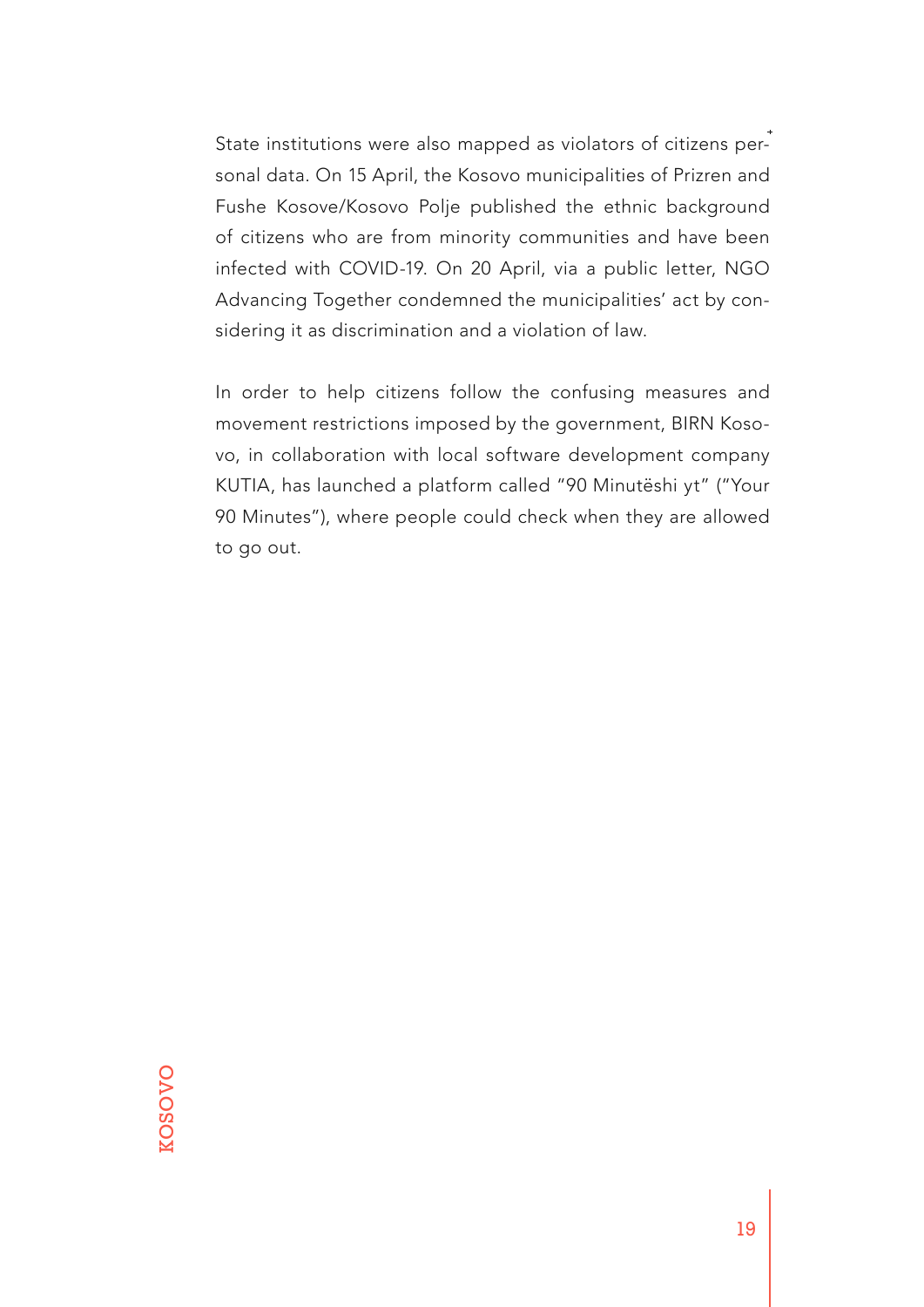# <span id="page-19-0"></span>Montenegro

Montenegro was one of the few countries in the world that was initially able to keep COVID-19 under control, but circumstances unfortunately changed for the worse in early autumn this year, coinciding with the reopening of borders for tourists in August.

The most worrying violations were those that concerned privacy and personal data protection of citizens infected with COVID-19 or subjected to mandatory self-isolation orders. For example, after Prime Minister of Montenegro Duško Marković announced that the country had its first two coronavirus cases, the patients' identities were published by social media users, including photos of one of the patients and her family. The patients were also targeted with hate speech comments.

In early April, a list of COVID-19 positive citizens circulated on social media and the Montenegrin government called for an investigation. Soon after, an employee at the Health Centre in the capital of Podgorica was arrested on suspicion of unauthorized use of personal data in relation to the list spread online. In a similar case, the Government of Montenegro published a list of citizens with quarantine orders, with the support of the national data protection authority, a highly intrusive move that was condemned by human rights organizations.

Arrests and questioning related to the publishing of pandemic-related information online also occurred in Montenegro. One such case was that of a Montenegrin man from the coastal city Budva, who was questioned by police over a Facebook post about the epidemiological situation. He called for protests on his Facebook account, demanding the resignation of members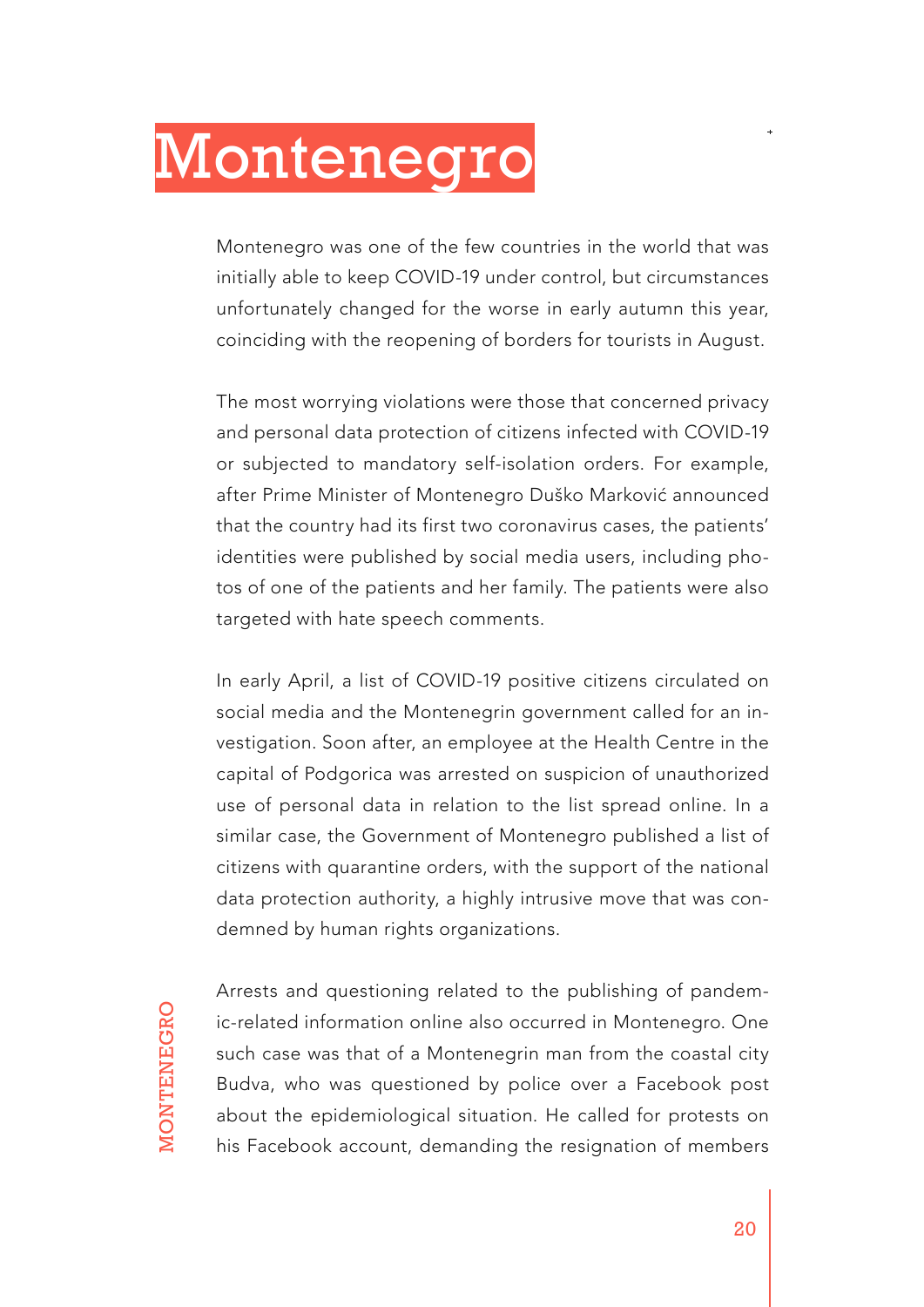of the National Coordination Body for Infectious Diseases.

Misinformation and manipulations also played a part during the pandemic in Montenegro. One of the cases involved a Russian citizen arrested for spreading panic about the COVID-19 situation in the country. The Police Directorate of Montenegro said that the suspect falsely posted on social media that around a thousand people were infected in Montenegro and that six people had died from complications caused by the virus.

### Self isolation

#### BY TAMARA MILAŠ

The first few weeks of the pandemic were a rather rare period of almost consensual social and political efforts in Montenegro to respond to these new challenges. The National Coordination Body for Infectious Diseases, established by the Government, received the support of all actors. However, the situation changed when the Government grossly violated the right to privacy and the right to the protection of personal data of citizens with a positive opinion of the Council of the Agency for Personal Data Protection and Free Access to Information of Montenegro.

MONTENEGRO MONTENEGRO

Namely, on 21 March, the authorities decided to publish the names of persons in self-isolation on the government's official website, with the message "Let everyone know which neighbours and fellow citizens they put in danger", which was a blow to the sense of solidarity and communion. This was undoubtedly a direct violation of the Constitution, laws and international standards in the field of human rights and democracy. More precisely, this measure violated constitutional provisions guaranteeing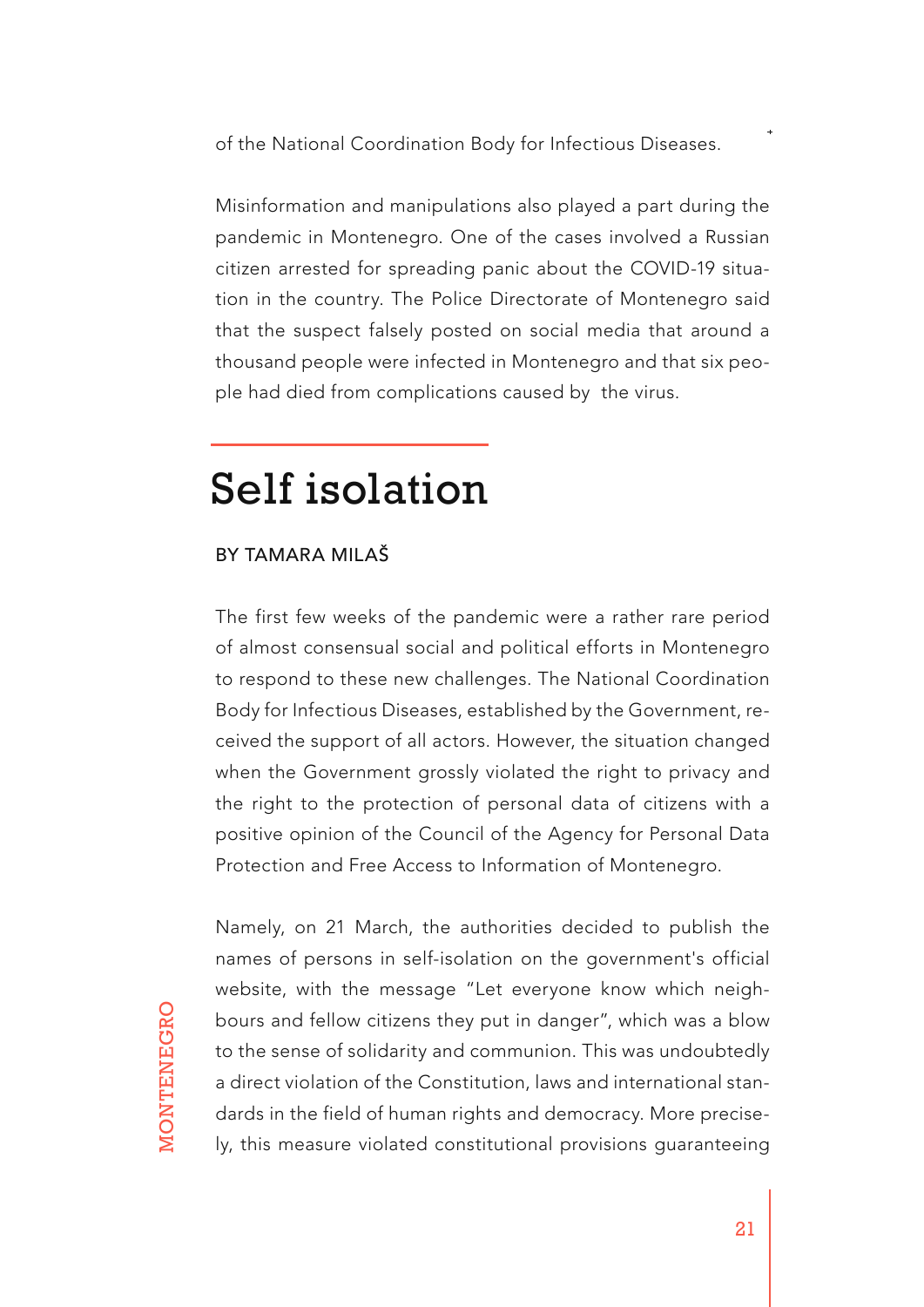human rights and freedoms that may be limited only to the extent allowed by the Constitution and to the extent necessary to meet the purpose for which the restriction is allowed in an open and free democratic society. Additionally, the Constitution was violated in terms of the protection of the right to privacy and personal data for which there was no basis for restriction, except under a state of emergency, which was not declared in Montenegro, although even then it would not be unlimited. Moreover, the provisions of the Law on Personal Data Protection and the Law on Healthcare were also violated. Article 8 of the European Convention on Human Rights (ECHR) was violated as well, because it guarantees the right to the protection of privacy and family life. This right may be limited in order to protect public health, but only to the extent necessary in a democratic society, and this was certainly not the case in Montenegro. The practice of the European Court of Human Rights in Strasbourg also contributes to this argument. This was done contrary to the official statement of the European Committee for Personal Data Protection of 19 March 2020, which referred to the processing of personal data in the context of the pandemic and stated that "data subjects should receive transparent information on processing activities, including the retention period of the collected data and the purpose of the processing".

It is important to emphasize that this was preceded by a cursory and contradictory opinion of the Council of the competent Agency for Personal Data Protection, which did not conduct a three-part test, as required by the ECHR standards and Montenegrin laws, and decided to violate both nonetheless.

On 22 March 2020, Prime Minister Marković reacted to the criticism and indirectly confirmed that the Government had violated legal regulations and that possible problems would be dis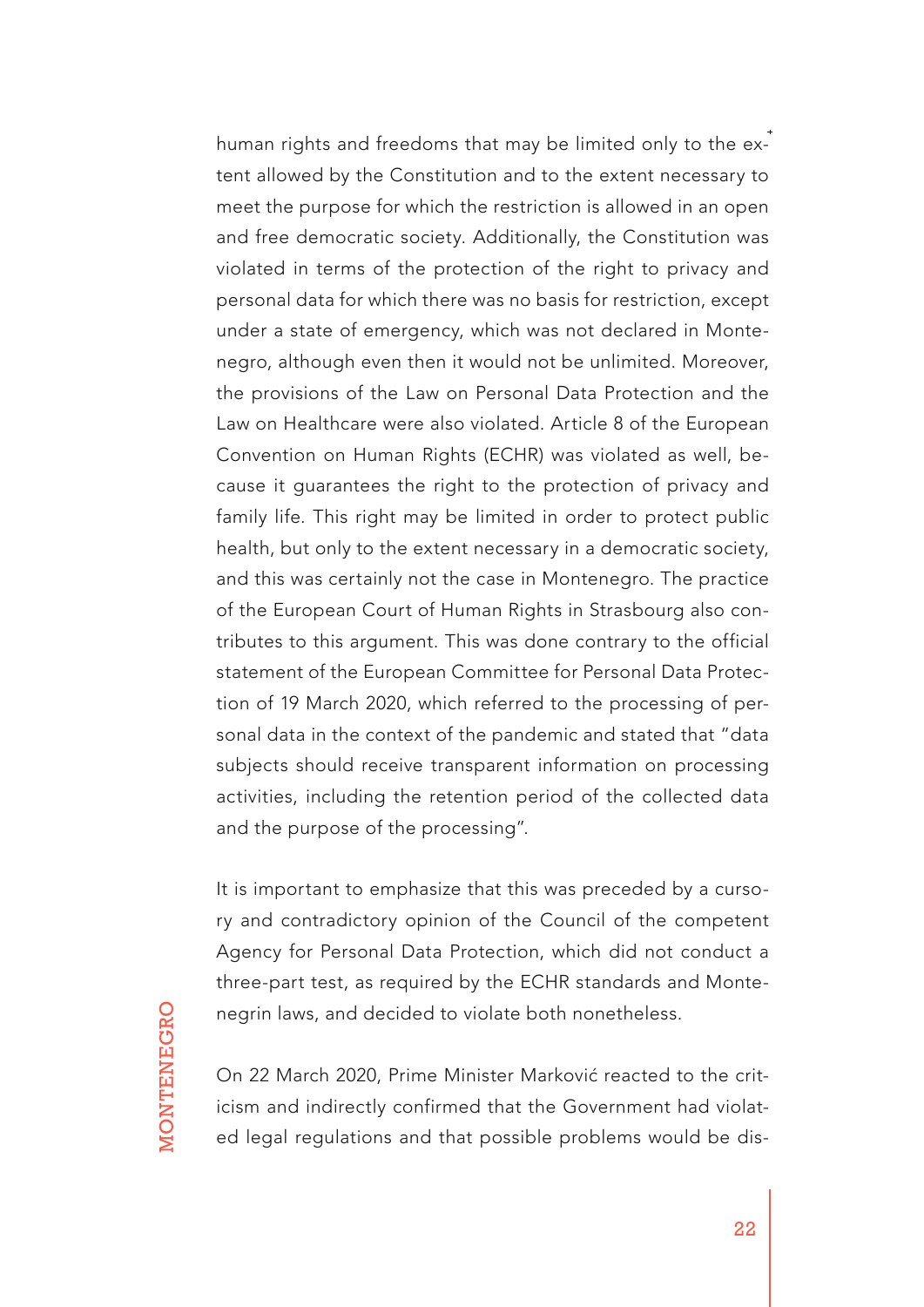cussed at a later date.

A list of persons in self-isolation appeared in most media outlets in Montenegro, and is still available on the digital platforms of those media, even though the isolation measures expired for those persons a long time ago and even though the decision of the National Coordination Body for Infectious Diseases was overturned by the Constitutional Court. The list also included minors. There were no negative reactions to this issue coming from the Montenegrin institutions, both those dealing with human rights and those that monitor the work of the media.

On the night when the Government published the list of persons in self-isolation with their addresses, an additional list of persons in self-isolation also appeared on social media. This list turned out to be even more intrusive in terms of personal data (ID numbers, residential addresses, telephone numbers etc). Although the government quickly distanced itself from the list, it did not issue a request for its removal or take any action to determine how the list, which resembles a working document of certain institutions, became public.

After the personal data of Montenegrin citizens in self-isolation became public, a web application was created that violated a number of legal provisions and international standards. This application enabled everyone to monitor their distance from persons in self-isolation. Due to strong tensions and a lack of valid information, by using the app the citizens also gave their consent to activate their own geolocations, thus enabling others to track their movements as well. The Centre for Civic Education asked the competent authorities in Montenegro - the Police Directorate, the Supreme State Prosecutor's Office, the Protector of Human Rights and Freedoms and the Agency for Personal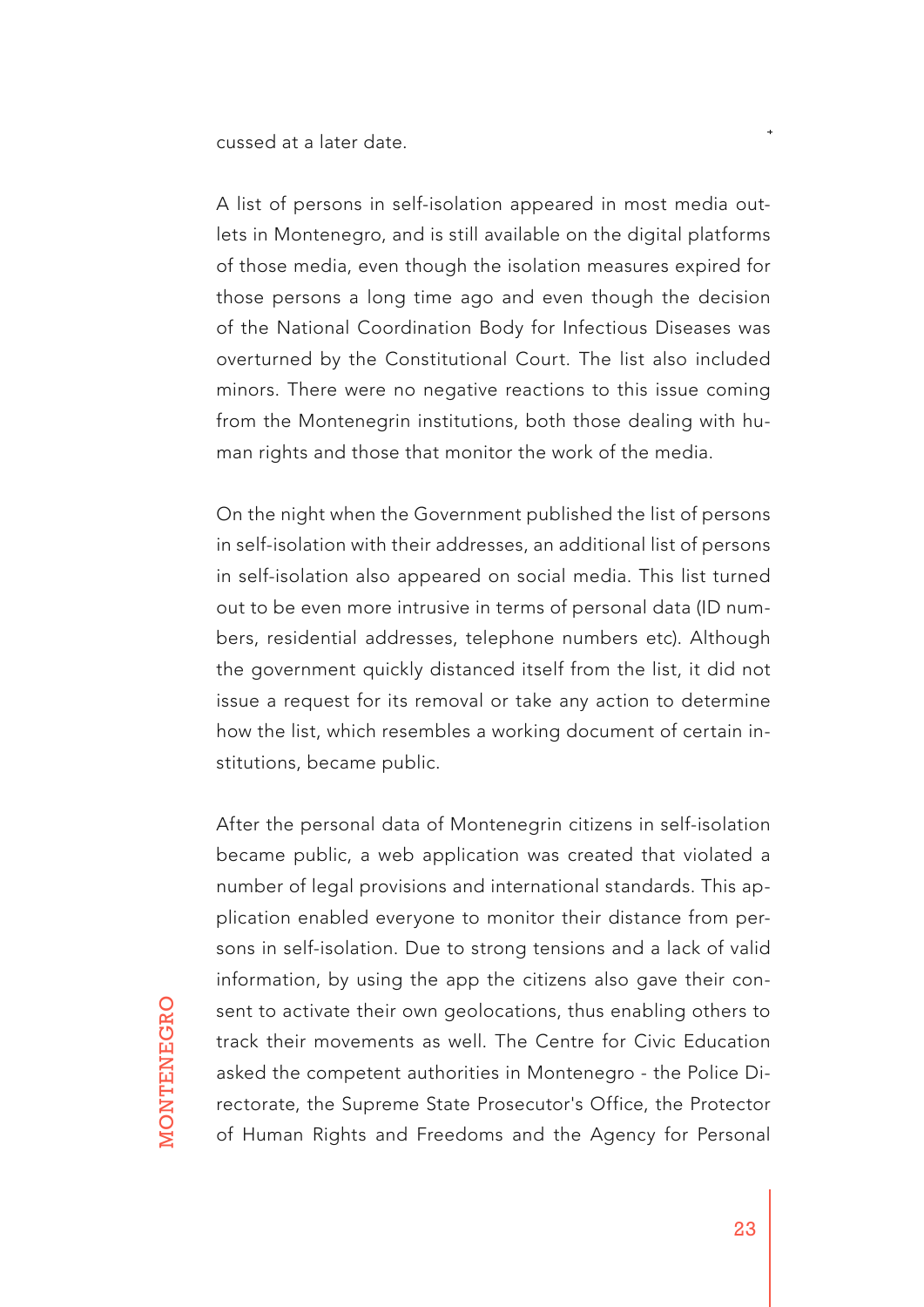Data Protection - to act to remove this illegal application. Most of them stated that they were not bodies competent to do this. Moreover, the Agency conducted an inspection for an unreasonably long time, culminating when the application no longer even existed.

In addition, on 3 April 2020, some parts of the population could see the data of infected patients in Podgorica. The Basic Court, at the proposal of the Basic State Prosecutor's Office, ordered the one-month detention of an employee of the Public Institution "Health Centre" Podgorica, on suspicion that he committed the crime of unauthorised collection and use of personal data. What emerged at this point was the issue of understanding of the law on personal data protection by the competent institutions that should ensure the relevant application of that law. The reason for this was that the suspect was not the head of personal data collection pursuant to the Law on Personal Data Protection, and was not even aware that it was protected data. It is also worrying that the Ombudsman had conflicting views during these different situations with lists, which in fact had the same effect and consequence. This shook the credibility of the Ombudsman, and did not contribute to positioning the institution as independent and consistent in defending human rights.

Ultimately, on 14 August, the Constitutional Court decided to repeal the decision of the National Coordination Body for Infectious Diseases to publish the names of persons in self-isolation, considering that it was not in accordance with the Constitution and the law. This was followed by the announcing of numerous lawsuits filed by citizens who were on those lists against the state of Montenegro for compensation, which could have far-reaching consequences for the budget of Montenegro. The decision of the Constitutional Court also exposed the lack of professional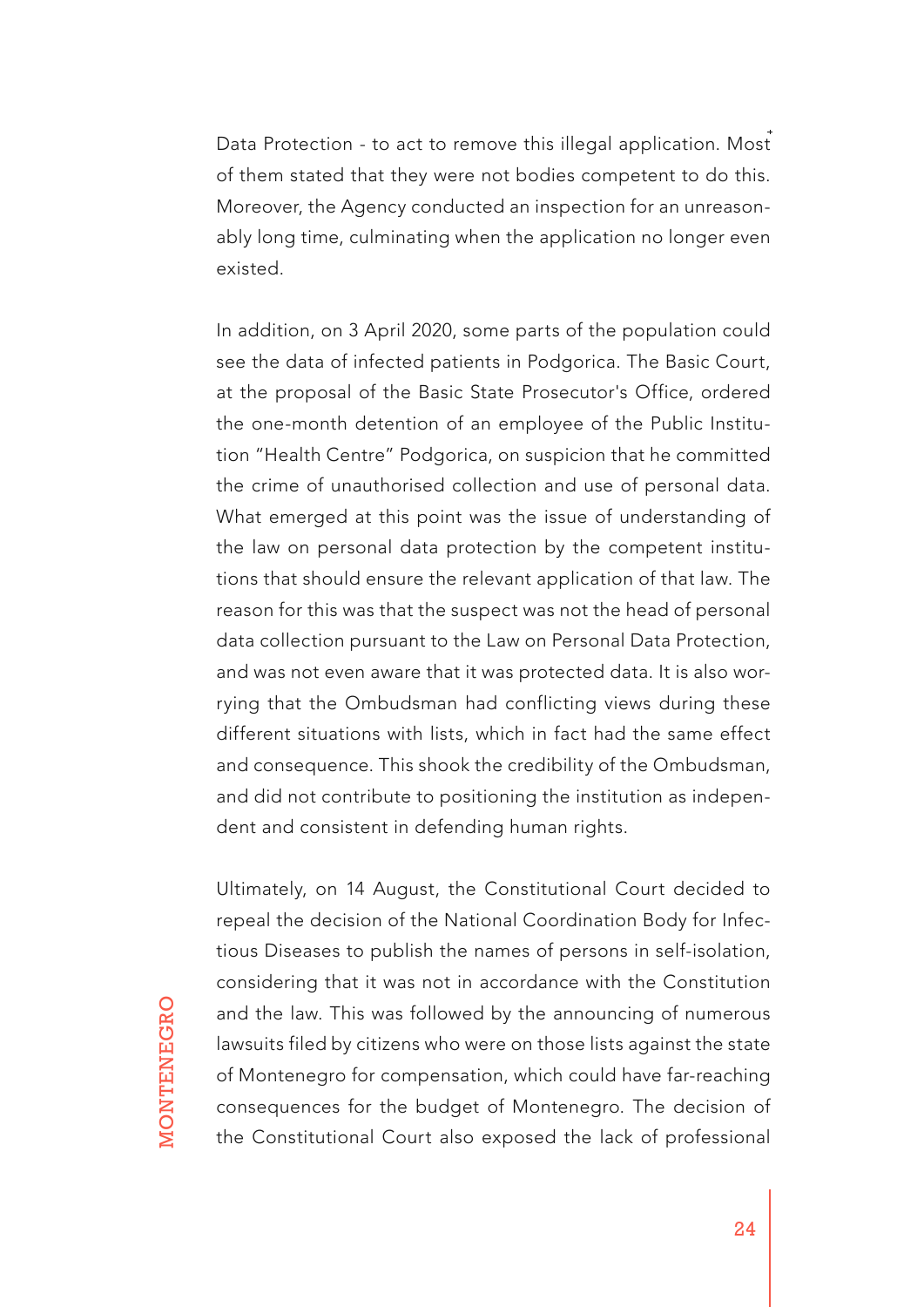capacities of the competent Agency for Personal Data Protection.

The publication of these lists shows that there is no clear awareness or knowledge about the importance of personal data protection in Montenegro, and raises the question of how many citizens are under surveillance and who has personal data that can become a subject of serious abuse in the future.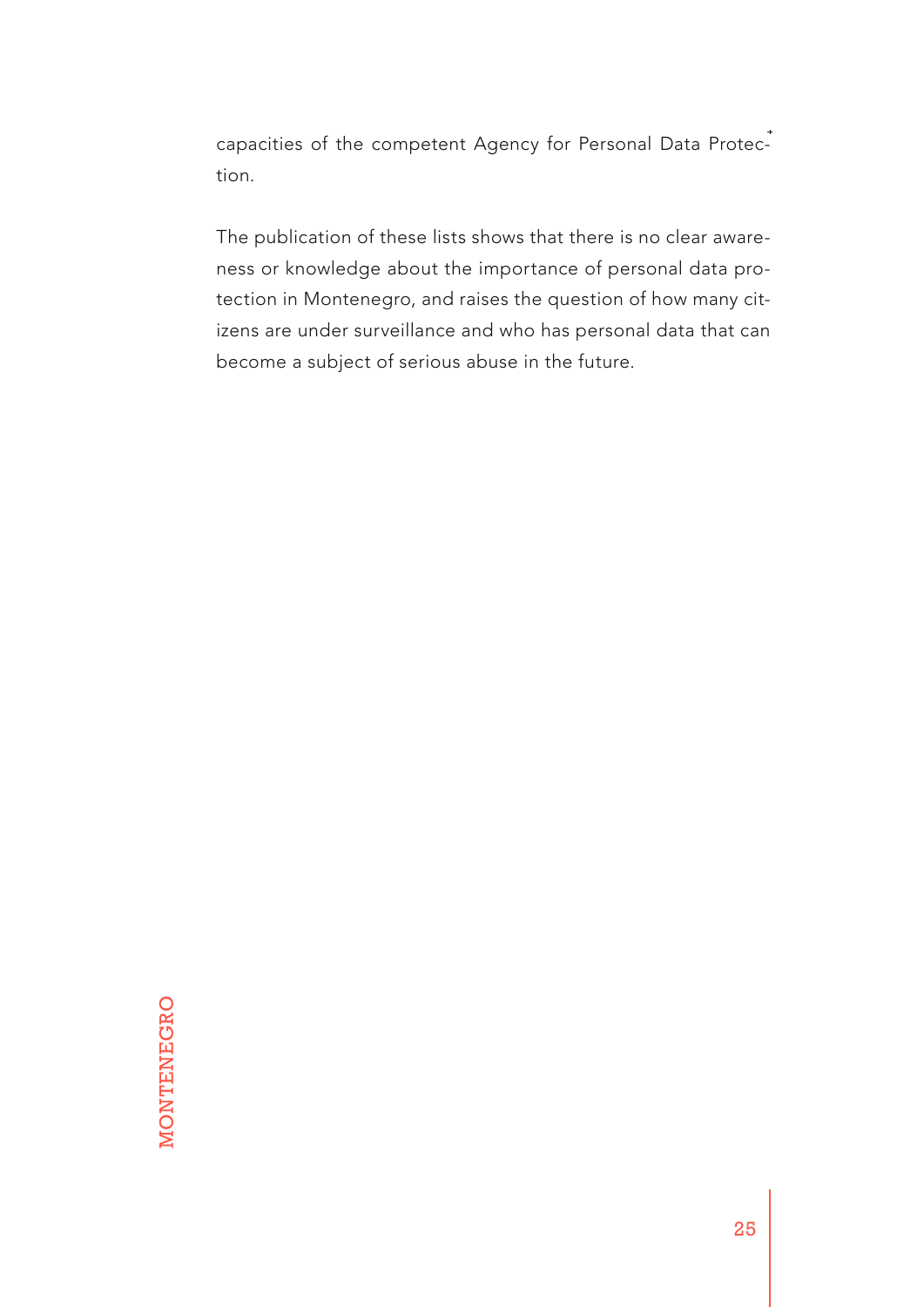## <span id="page-25-0"></span>North Macedonia

Similarly to other countries in the Western Balkans, North Macedonia also experienced a flood of unchecked information and claims shared online with regard to the pandemic. Some of the most concerning cases included impersonations and false claims about infected persons, causing a stir on social media.

The earliest of these pseudo-information efforts were registered in late February, when the coronavirus pandemic was still looming over North Macedonia and other Western Balkan countries, but without officially confirmed cases of infections. Health Minister Venko Filipče had to reassure the public that there were no cases in the country as yet and called for the responsible sharing of information. Soon after that, on 25 March, [the first Macedo](https://www.reuters.com/article/us-china-health-north-macedonia-idUSKCN20K2G8)[nian case of infection](https://www.reuters.com/article/us-china-health-north-macedonia-idUSKCN20K2G8) with COVID-19 was officially confirmed. This was only the shape of things to come in terms of challenges and online infodemic, which hit North Macedonia during this public health crisis.

One of the first cases of manipulation concerning COVID-19 involved Ljupčo Nikolovski, a senior official of SDSM, North Macedonia's ruling party, whose wedding was allegedly attended by an infected person. Nikolovski then [denied the claims](https://www.slobodenpecat.mk/lupcho-nikolovski-doktorkata-ne-beshe-kaj-mene-na-svadba/) that the infected person was at his wedding. By mid-March it was already clear that there would be a very difficult period when it comes to providing truthful, accurate and timely information about the spread of COVID-19. At the time, North Macedonia President Stevo Pendarovski stated that the authorities [prevented several](https://bird.tools/live_updates/north-macedonias-president-said-authorities-prevented-attempts-to-spread-false-news/) [organized attempts](https://bird.tools/live_updates/north-macedonias-president-said-authorities-prevented-attempts-to-spread-false-news/) to spread false news about the coronavirus situation aimed at inciting panic.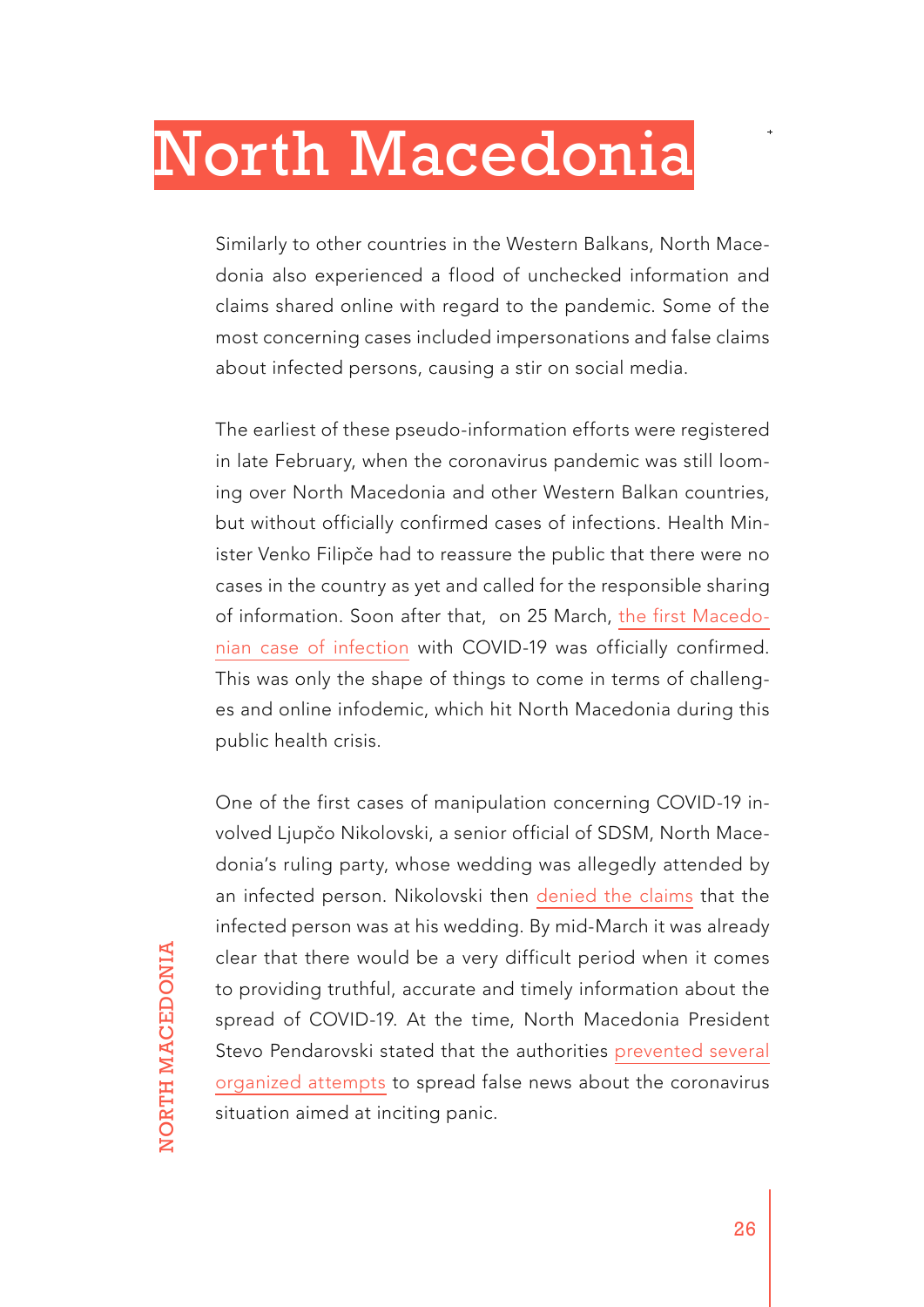Some of the digital rights violations recorded in North Macedonia also concerned the spreading of rumours about the social crisis caused by the pandemic. One news portal published false information about apparent food shortages. The portal claimed that the country was facing a wheat shortage and that large amounts of wheat were being exported to Kosovo, which [au](https://tv21.tv/mk/ministerstvo-za-ekonomija-ima-dovolno-rezervi-na-pchenitsa-nema-nekontroliran-izvoz-vo-kosovo/)[thorities later denied](https://tv21.tv/mk/ministerstvo-za-ekonomija-ima-dovolno-rezervi-na-pchenitsa-nema-nekontroliran-izvoz-vo-kosovo/). There were also several incidents on social media regarding rumours about people infected with COVID-19 working in some of [Skopje's biggest supermarkets](https://twitter.com/Freddy_AFC/status/1243570213309894659). Health authorities have not confirmed such cases in their daily press conferences about coronavirus-related developments.

Another striking case concerned false news showing an image of coffins of [alleged COVID-19 victims](https://www.facebook.com/photo.php?fbid=912004002600391&set=a.110143016119831&type=3&theater) that had been exhumed and found empty, which has been shared on various social media channels in North Macedonia. As the image was later factchecked, it turned out to come from Latin America and had nothing to do with coronavirus victims. One of the latest cases of manipulation concerned a list of [allegedly COVID-19 infected](https://sitel.com.mk/spisok-so-navodno-pozitivni-odbojkarki-od-strumica-se-shiri-na-internet)  [volleyball players,](https://sitel.com.mk/spisok-so-navodno-pozitivni-odbojkarki-od-strumica-se-shiri-na-internet) which circulated on social media. The list contained the names of alleged infected underage female players. A volleyball club representative said that only two players had tested positive for the disease, while the list that was circulating featured more names. Criminal charges against the perpetrators were also announced by the volleyball club, as some of the players were vilified in the public because of the published list.

While the infodemic was in full swing in North Macedonia, cases of online fraud also appeared. Given the low level of digital literacy among the population in the region, the crisis and the easy spread of manipulated content, citizens are more likely to fall victim to phishing emails and similar social engineering tactics. Such was the [case of a false email](https://twitter.com/VFilipche/status/1259778938223632386) with the subject "Action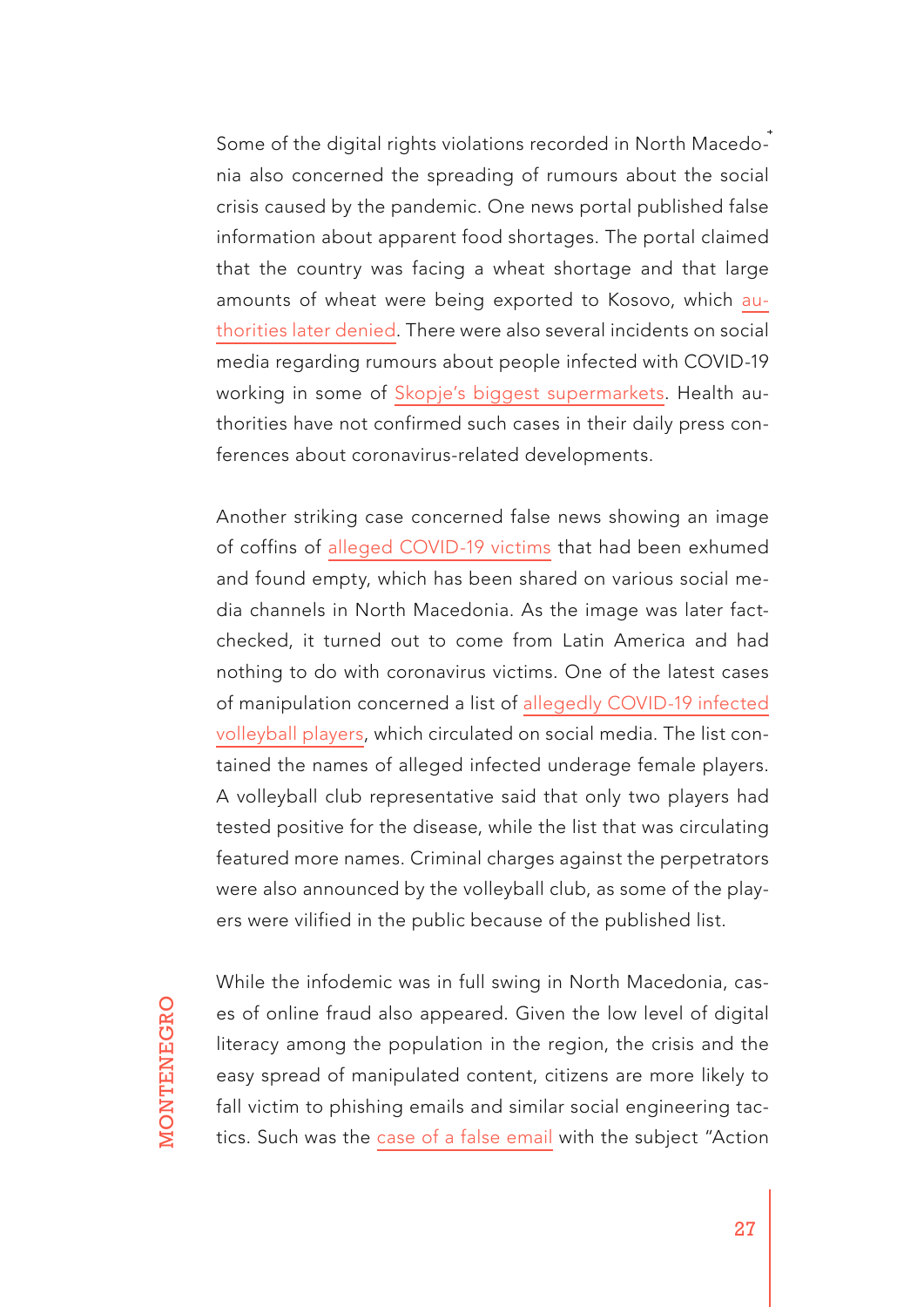Needed: One of Your Contacts is COVID-19 Positive", claiming to come from the Health Ministry and urging citizens to open the attached file, which contained malware. A similar email, this time allegedly sent by the North Macedonian Interior Ministry, asked citizens [to come to police stations](https://tv21.tv/mk/lazhni-pokani-za-navodna-istraga-mvr-predupreduva-graganite-da-ne-nasednuvaat/) regarding an investigation.

### Contact tracing

As the health authorities announced they were looking to use "all tools and possibilities" to combat the disease that had already claimed 44 lives by mid-April, North Macedonia was the first among the Western Balkan countries to implement a contact tracing app.

Developed and donated to the Macedonian authorities by Skopje-based software company Nextsense, the "StopKorona!" app went live on 13 April 2020, with more than 5,000 downloads on the first day.

The application is based on bluetooth distance measuring technology and stores data locally on users' devices, while exchanging encrypted, anonymised data relevant to the infection spread for a limited period of 14 days. According to data privacy experts, the decentralised design guarantees that data would be stored only on devices that run it, unless they voluntarily submit said data to the health authorities.

In the case that an app user tests positive for COVID-19, the Ministry of Health would request the user to disclose data from the app, whereby authorities would then extract phone numbers and inform owners that they have been in contact with a person who is COVID-19 positive, while protecting their privacy. All data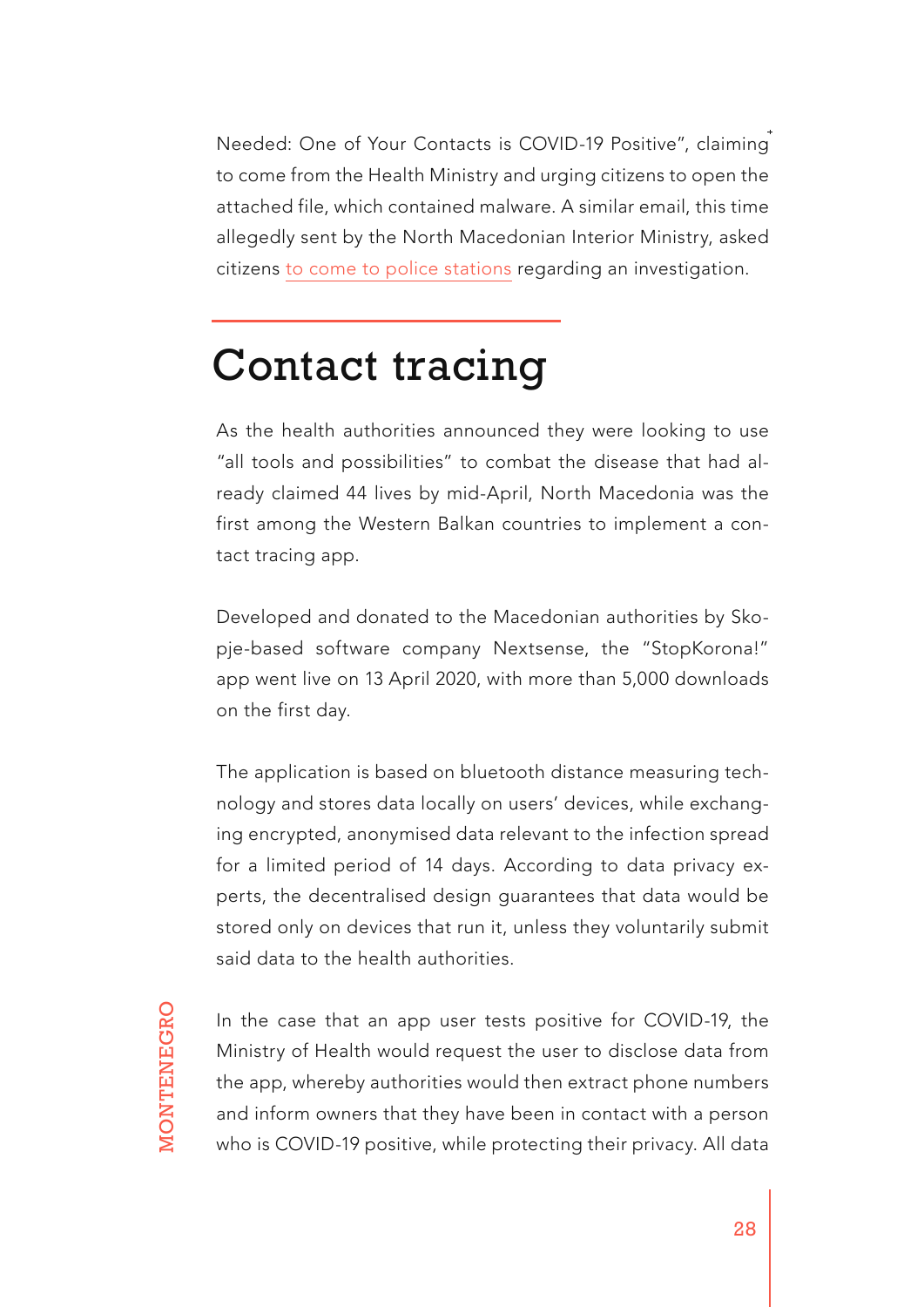is recorded on a secure server of the Ministry of Health and no<sup>+</sup> other user has access to mobile numbers, nor is there any data stored about the owner of the number.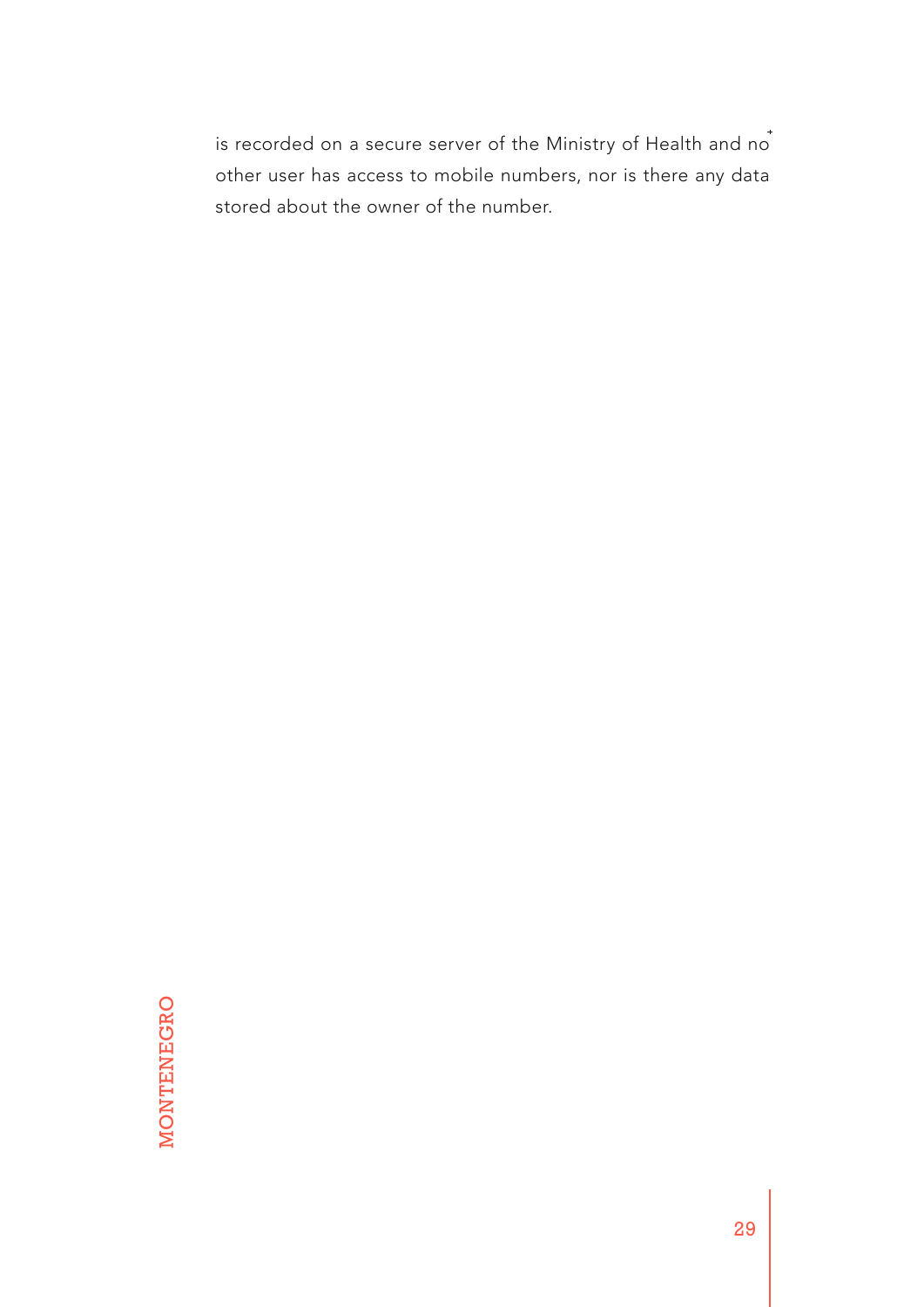# <span id="page-29-0"></span>Romania

In Romania, a government shutdown of websites was one of the main means to fight COVID-19 disinformation.

In March, when the pandemic started to spread, the Romanian Interior Ministry ordered the closure of the website breakingnews.xyz and the "removal at source" of an online news article published by the website bpnews.ro. In April, Romanian authorities continued these practices, blocking the websites romania-veche.ro, genocid.ro, r.news-romania24.xyz and news-romania24.xyz. Romanian authorities also blocked access to the news website justitiarul.ro for the second time, in response to its publisher reposting some of the fake news for which it was blocked days before.

By using its state of emergency powers, the government claimed it was blocking the website to stop the spread of fake news.

News website romania-veche.ro was blocked for publishing fake news claiming that COVID-19 does not exist and that the pandemic is an invention promoted by a global conspiracy. The story was shared more than 170,000 times on Facebook. The source of the fake story was a post published on Facebook by an account operating with a fake identity. The website genocid. ro has been blocked for publishing false news reports, such as one claiming that the government was using lethal disinfectants in public spaces. News website bpnews.ro was blocked following accusations that it "persisted in putting forward conspiracy theories whose nature instigated citizens to not respect" government provisions on social distancing.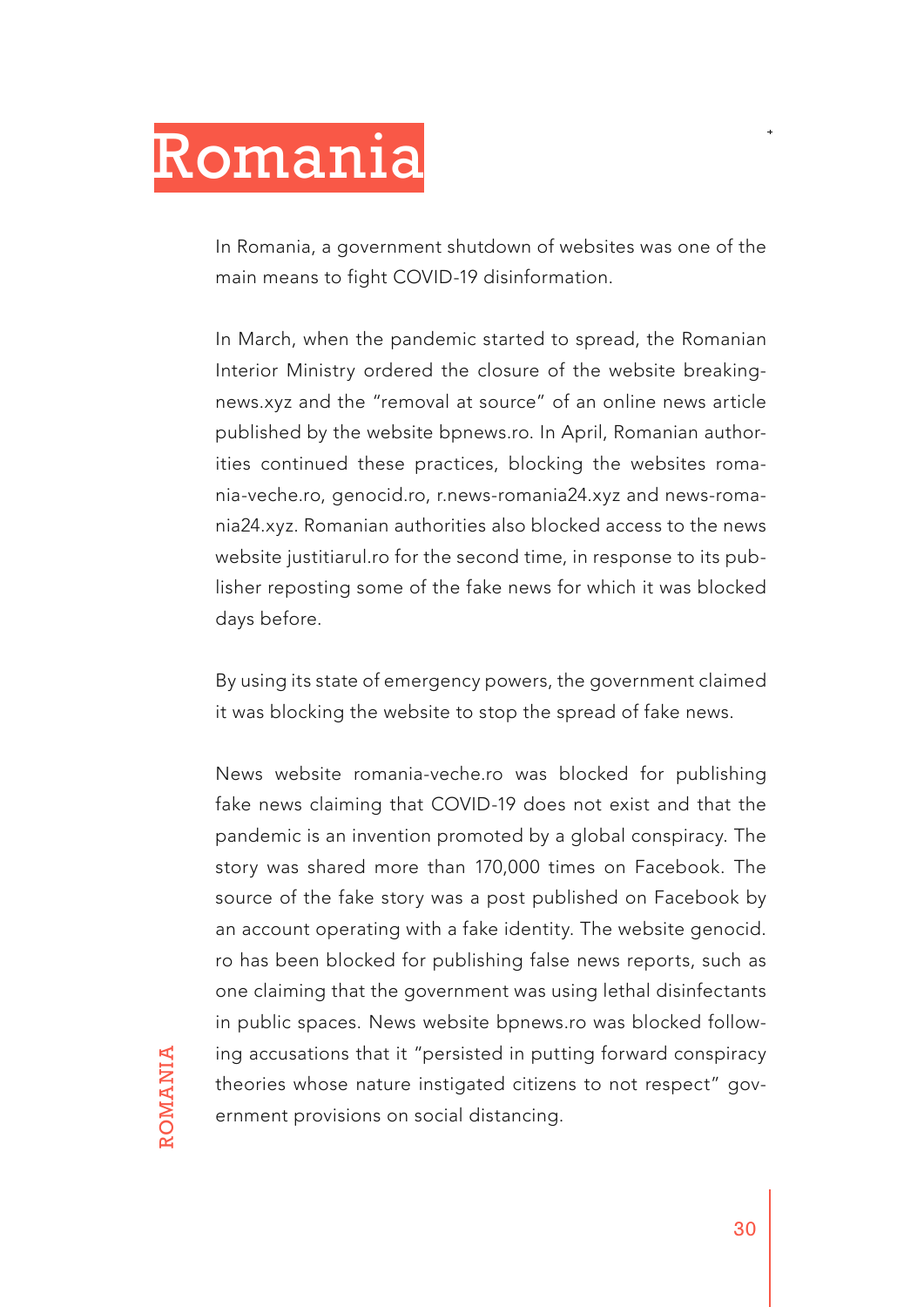Romanian authorities used their extraordinary powers granted under the state of emergency to block an attempt by the publishers of news site ortodoxinfo.ro to relaunch online using a different URL.The authorities said this site planned to keep spreading similar items of disinformation to those that motivated the closure of the original site. The news site was initially shut down for publishing claims that the government planned to send pensioners to concentration camps and exterminate them in the context of the COVID-19 pandemic.

### Rumours and discretionary censorship

#### BY MARCEL GASCON

On 16 March 2020, Romania entered the so-called state of emergency, which was declared by the president and gave the government extraordinary powers to act more efficiently against the COVID-19 pandemic. The executive used this legal frame - first instituted for a month, then subsequently extended for another 30 days - to declare a full lockdown and simplify due process to acquire medical equipment and material.

Furthermore, Romania's government declared another priority: the limiting of fake news seen as undermining trust in authorities and encouraging irresponsible behaviour among citizens. In order to achieve this, the state of emergency law provided authorities with the exceptional authority to shut down websites that spread lies related to the pandemic.

The procedure to use it was as follows. The Group for Strategic Communication, GCS, established at the Ministry of the Interi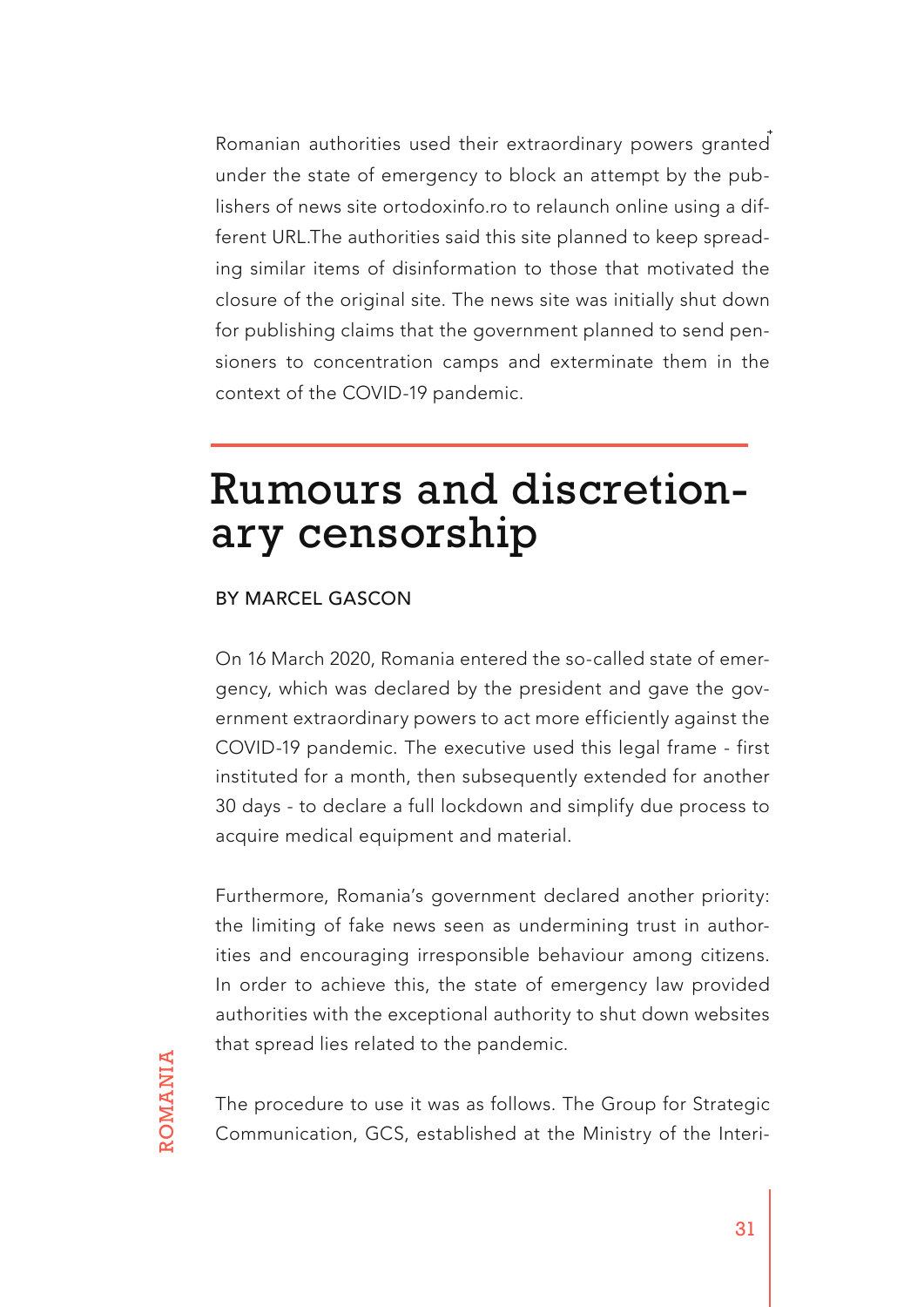or to centralise and disperse information about the health crisis, identified content considered to be fake news endangering public health efforts. They subsequently ordered the National Authority for the Administration and Regulation of Communications, ANCOM, to temporarily block the websites publishing that content.

During the 60 days that Romania was under a formal state of emergency, BIRN and Share Foundations's regional monitoring documented several cases in which this legal provision was used to cancel news and opinion websites. In practically all of these instances, the GCS argued that the targeted contents caused panic and social alarm and were a form of sabotage against the government's drive to save lives by limiting contagion.

On 20 March, the authorities blocked access to website stiridemoment.ro. Among other false information, this news site had written that the Romanian "Government secretly prepares a mega-operation to repatriate Romanians from several countries". Five days later, ANCOM shut down bpnews.ro, another news website, which had claimed that Polidin, a Romanian-invented drug, "kills coronavirus".

On 15 April, ANCOM pulled websites r.news-romania24.xyz and news-romania24.xyz off the internet after these two apparently-related news platforms published information claiming that the Russian army will help Romania fight the pandemic and, in a separate piece, that Italy, Germany and France had decided to close their borders for a period of two years.

On 19 April, genocid.ro had its turn, being shut down after it published a news story claiming that authorities were disinfecting the streets of Romanian towns with chemical products "which could instantaneously kill or cause deadly diseases".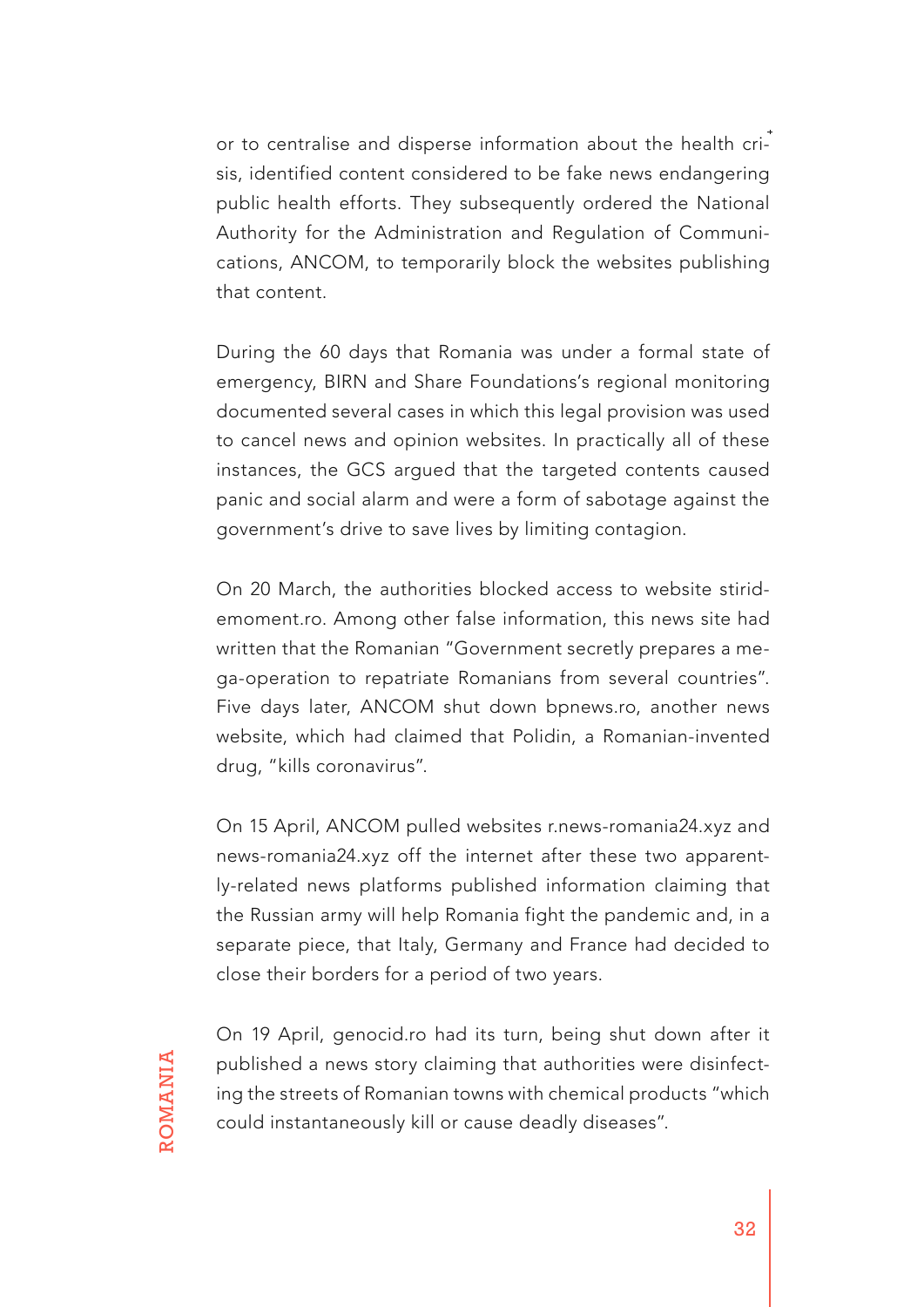Another website, romania-veche.ro, was shut down on 24 April over a story in which it was claimed that COVID-19 does not exist and that the pandemic is an invention spread by a global conspiracy that would result in the introduction, through mass vaccination programmes, of microchips to human bodies. The news linked the conspiracy to the implementation of 5G technology. More than 170,000 accounts shared a link to the story on Facebook, which was posted by an account operating under a false identity. News site justitiarul.ro suffered an identical fate as romania-veche.ro on the very same day, in this case over the publication of claims that the pandemic was invented to impose universal vaccination.

Twenty four hours later, the GCS and ANCOM blocked access to ortodoxinfo.ro, after this platform that specialises in religious information warned about the existence of a government plan to send pensioners to concentration camps and exterminate them under the pretext of COVID-19. Unlike most of its competitors, ortodoxinfo.ro resisted the block by appearing under a different URL. Authorities, however, were not deceived and also shut down the alternative site.

 Also in April, as a form of protest against the policy of blocking fake news spreaders at the full discretion of a cluster self-appointed as the guardian of information correctness amid the crisis, opposition MP Liviu Plesoianu called on the authorities to block access to the country's presidency website. Plesoianu argued that Romanian President Iohannis had spread fake news in a speech given on 11 March in which he stated that "even older people who have other health problems generally have an acceptable outcome" after contracting COVID-19. The speech warned against viewing COVID-19 as a "killer virus". Plesoianu's demand was not met by ANCOM.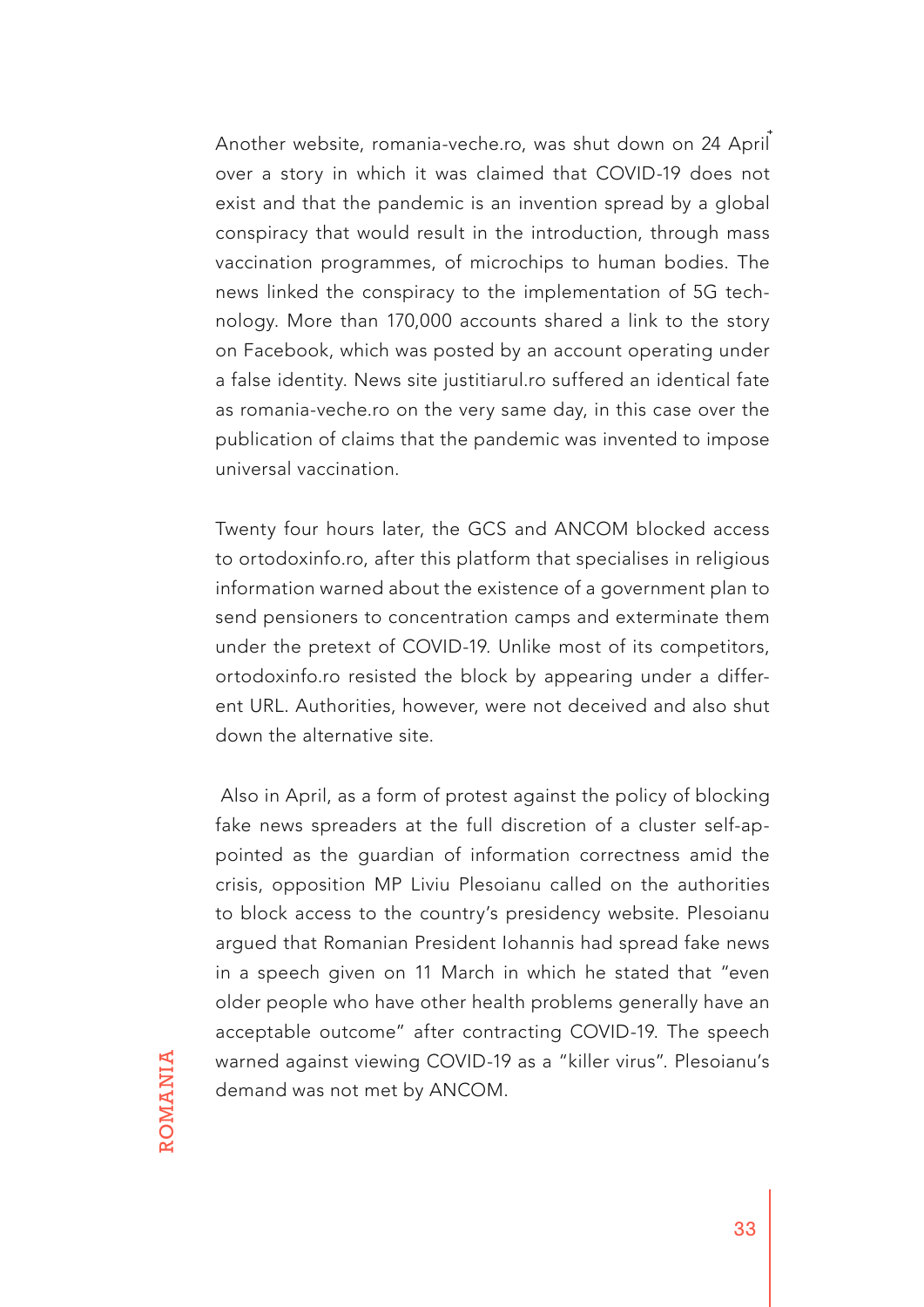This lawmaker of Romania's Social Democratic Party, PSD, was not the only critical voice. During the state of emergency, several NGOs and civil rights watchdogs spoke out against what they saw as an arbitrary action that endangered freedom of information. They considered the shutting down and blocking of websites publishing what the authorities deemed fake news as a strong precedent that could lead to new limitations of what the media publishes. Moreover, experts contacted by BIRN [doubted](https://balkaninsight.com/2020/04/27/romanias-drive-to-censor-fake-news-worries-activists/) [the efficiency](https://balkaninsight.com/2020/04/27/romanias-drive-to-censor-fake-news-worries-activists/) of an approach that provides illegitimate sources of news with reasons for victimisation and is ultimately futile given the vastness of the internet.

The Organization for Security and Co-operation in Europe, OSCE, also raised concerns about the "removal of reports and entire websites, without providing appeal or redress mechanisms" in Romania.

While the malicious and false nature of all the information censored seems evident to us, we at BIRN take seriously the concerns expressed by these groups. Thus, we have listed both state institutions and online media publishing such fake stories as attackers in these cases that have a common affected party: the citizens.

To conclude, it is important to mention that the blocking of all the sites targeted by the authorities was lifted when the state of emergency ended on 16 May. While most of the sites no longer function, at least under their original URLs, others have resumed their activities and continue to promote narratives deemed as threatening by the government.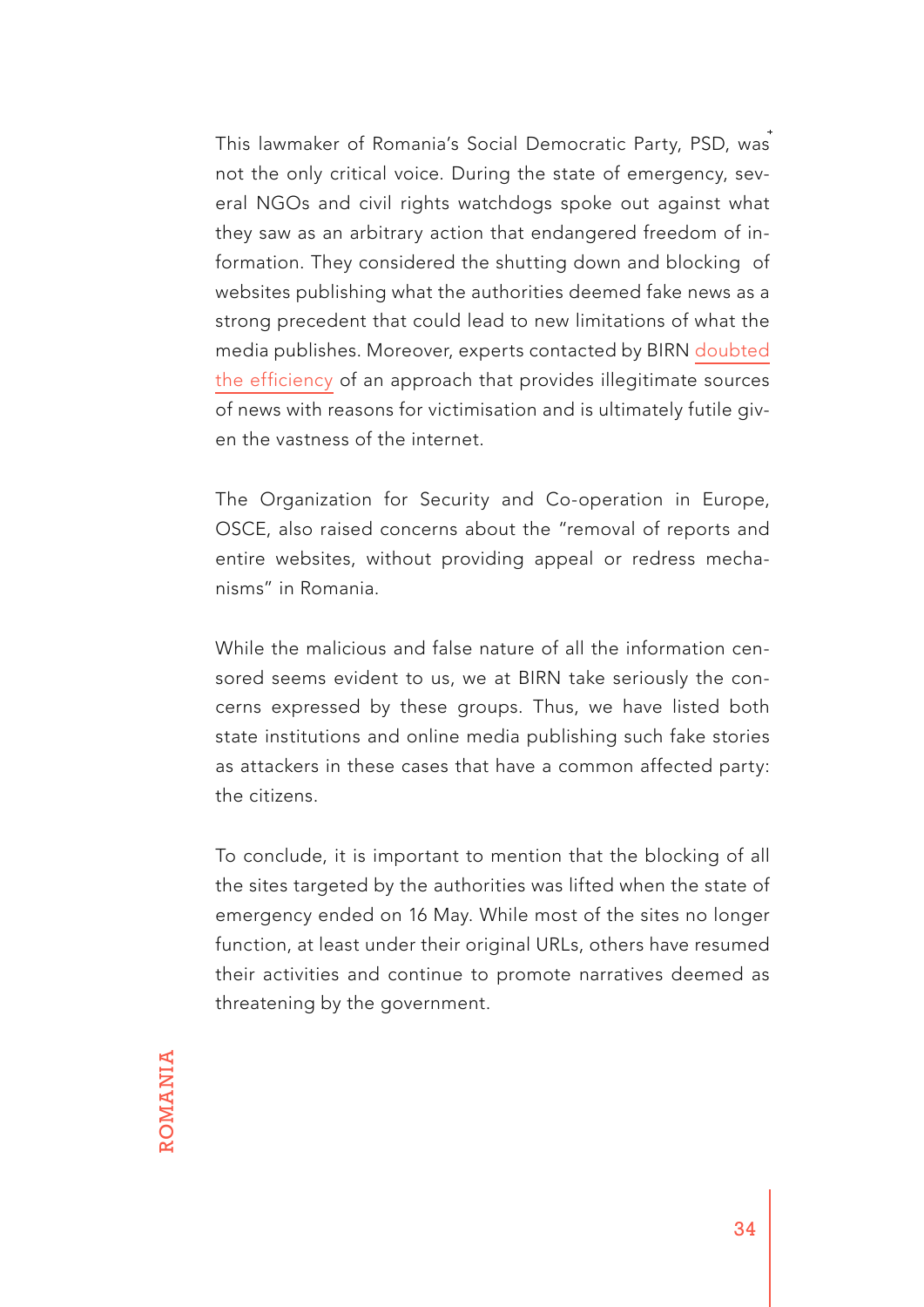<span id="page-34-0"></span>

Citizens in Serbia faced a variety of digital rights issues and violations, ranging from breaches in personal data and privacy rights, to pressure exerted in response to the publishing of information online. In the early days of the pandemic, in mid-March, President of Serbia Aleksandar Vučić stated that "Italian phone numbers" are being tracked in order to monitor Serbian citizens living abroad for possible breaches of mandatory self-isolation measures upon their return to the country.

However, the most compelling case was the security breach of Information System COVID-19 (IS COVID-19), the country's central database for storing information regarding the spread of the disease. Login credentials for IS COVID-19 were publicly available on the website of a health institution for eight days. Another case concerned the publishing of personal data of a person infected with coronavirus - their initials, age, occupation, workplace and street where they reside - on the official website of the town of Šid, as well as the town's official social media channels.

The public was surprised and shocked by the arrest of Ana Lalić, a journalist of news portal Nova.rs, who was arrested on charges of causing unrest and panic after she reported on the poor working conditions at one hospital in Vojvodina, Serbia's northern province. Lalić was quickly released from custody and charges against her were later dropped, but this case showed that firm control over information about the pandemic was also one of the main interests of the government. In a similar case, a man was held in custody for 50 days, had his electronic devices confiscated and was placed under house arrest until proceedings against him are concluded, according to media reports. He was accused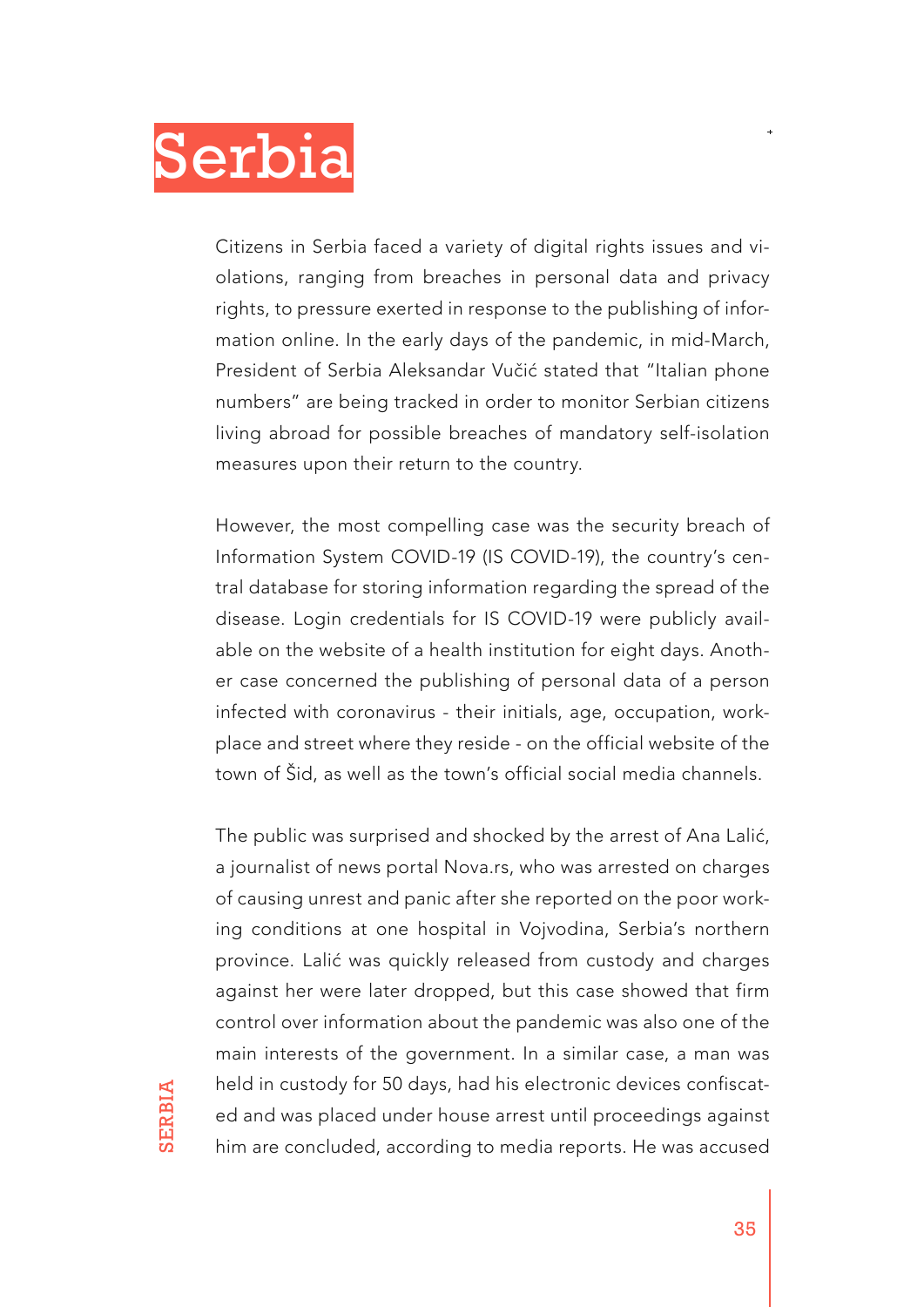of spreading panic on Twitter by publishing claims about shortages of equipment, personnel and space in one hospital.

Internet fraud in the form of phishing was also recorded in Serbia - one such incident concerned a fraudulent email allegedly from the Institute of Public Health of Serbia "Dr Milan Jovanović Batut", one of the key institutions engaged in the battle against the pandemic.

### Password pandemic

#### BY BOJAN PERKOV

One of Serbia's first technical responses to the pandemic was to establish the Information System COVID-19 (IS COVID-19). In order to establish this system, the Government of Serbia issued a decree in late March. IS COVID-19 is a centralised software program used for processing and storing data on all persons tested for coronavirus, including those tested negative, possible contacts, house quarantined and hospitalised patients, as well as people that have died. The system was also used as the [main](https://www.sharefoundation.info/sr/tokovi-podataka-covid-19/) [source of information](https://www.sharefoundation.info/sr/tokovi-podataka-covid-19/) for decision makers.

Most people aren't usually so interested in how these systems work, nor how data is stored or who guarantees its safety. However, on 17 April 2020, while searching for information about the new legal framework for personal data processing in response to the pandemic, SHARE Foundation researchers found login credentials (username and password) for IS COVID-19 that were made publicly available on the website of a health institution. The page with the credentials was publicly available for eight days, enough to be indexed by Google and searchable online. As a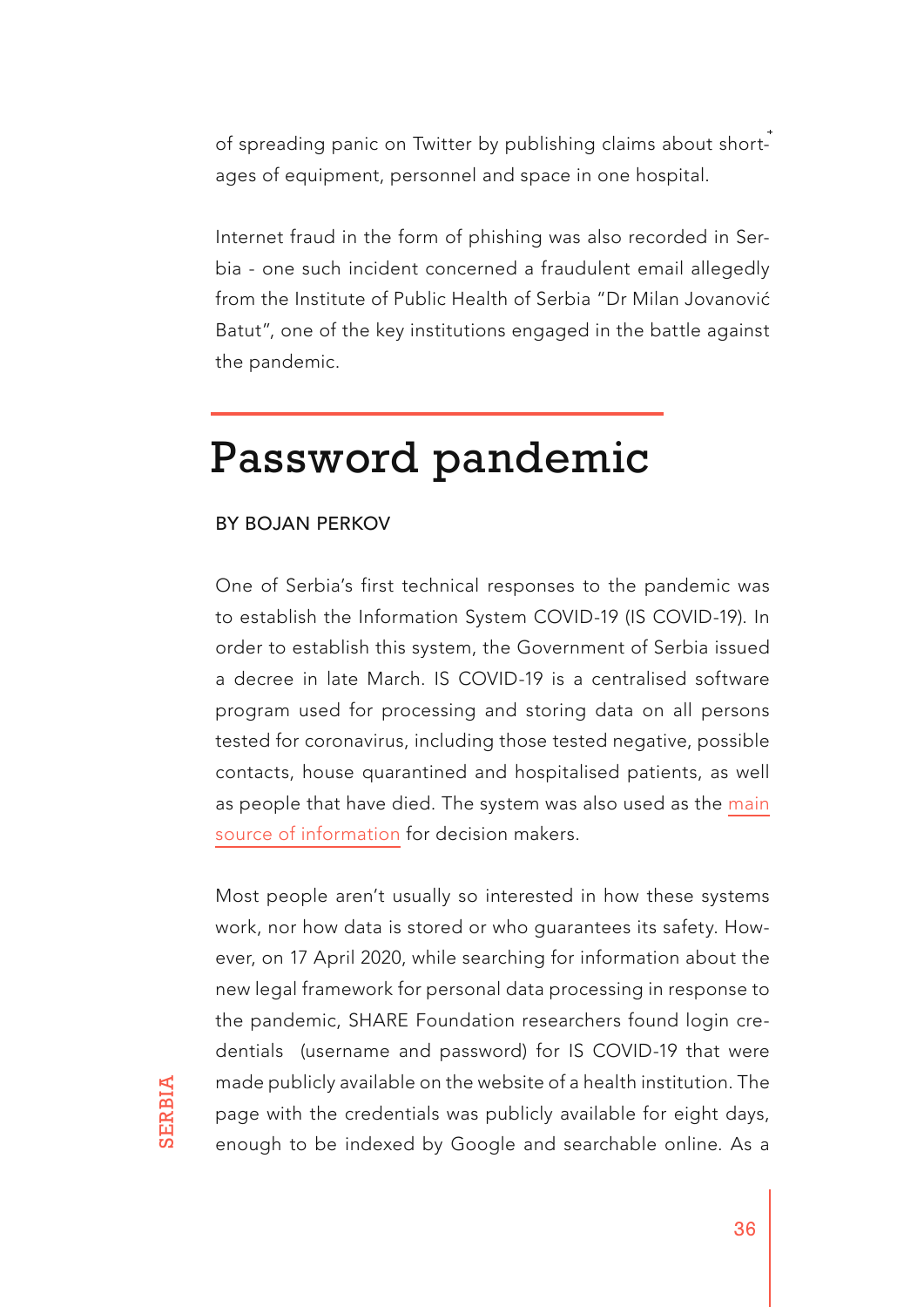first response to this discovery, [SHARE Foundation notified rele](https://www.sharefoundation.info/en/a-password-pandemic/)[vant](https://www.sharefoundation.info/en/a-password-pandemic/) state authorities without any attempt to access IS COVID-19 using these credentials. With this discovery, it was clear that the most sensitive data of our citizens had been compromised, and that the integrity of the system of crucial significance to the fight against the pandemic could not be guaranteed.

The response from the relevant state authorities was efficient. Less than an hour after the report, initial steps had been taken in response to the incident and it was clear that login credentials were no longer publicly available on the website in question.

Following this incident, the Commissioner for Information of Public Importance and Personal Data Protection initiated a compliance oversight procedure. As a result of this oversight, the [Commissioner issued a warning](https://www.sharefoundation.info/sr/opomena-batutu-zbog-bezbednosnog-incidenta-sa-licnim-podacima-gradana/) to the Institute of Public Health of Serbia "Dr Milan Jovanović Batut", which is the main data controller of IS COVID-19. There were several flaws in the management of IS COVID-19 that violated provisions of the Law on Personal Data Protection, such as the absence of contracts with data processors, primarily the National Health Insurance Fund (RFZO), which is in charge of providing technical support to users, the lack of appropriate system protection measures and the fact that no data protection impact assessment was performed, which in this case - according to the Law on Personal Data Protection was mandatory before the system was made operational.

During the oversight carried out by the Commissioner, the Institute of Public Health of Serbia - Batut implemented some of the obligations, at least formally, such as the contract with the RFZO and an impact assessment. However, it can be concluded by reviewing this assessment that its content is still controversial, as it does not satisfy all the conditions required by the Law on Per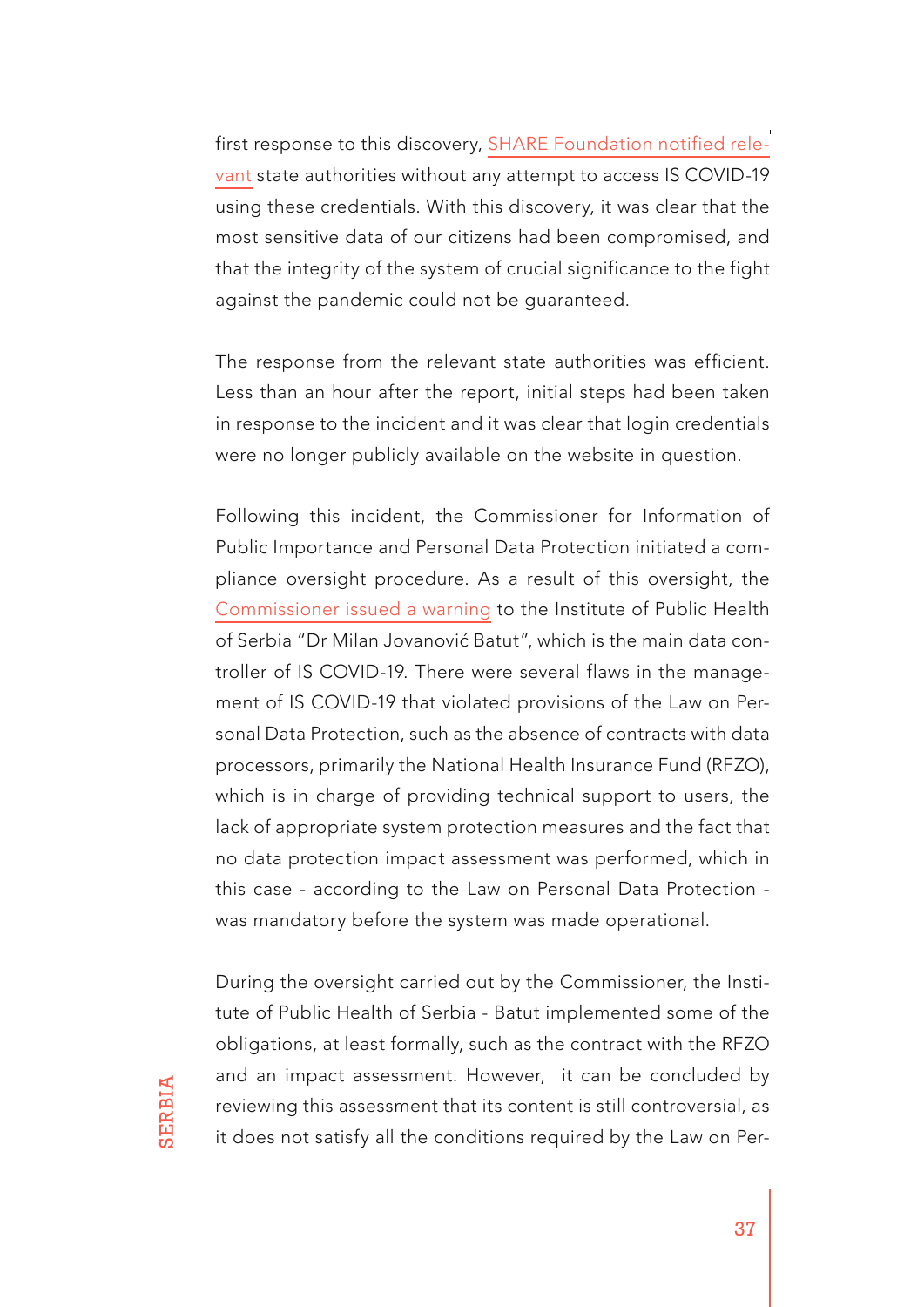sonal Data Protection, primarily due to its superficial and scant descriptions of all relevant circumstances that accompany such a complex system processing the most sensitive data of the entire population.

With the case in question, it is clear that the practice of Serbian authorities, which are obliged to respect their obligations in the field of personal data protection and information security, is still subject to systemic vulnerabilities. The banality of this incident and everything that preceded it only indicate that even the minimal standards of protection were neglected in setting up IS COVID-19. These standards are clearly regulated by the Law on Personal Data Protection, as well as the Law on Information Security, both of which adhere to EU standards in this area. So, it is clear that this incident did not occur due to unclear or outdated regulations, rather due to major omissions by state officials and institutions in their attempts to apply these laws.

However, the fact that several state bodies reacted promptly and effectively, within less than an hour of receiving a report from the SHARE Foundation about this incident, is an example of good cooperation that helped prevent harmful consequences.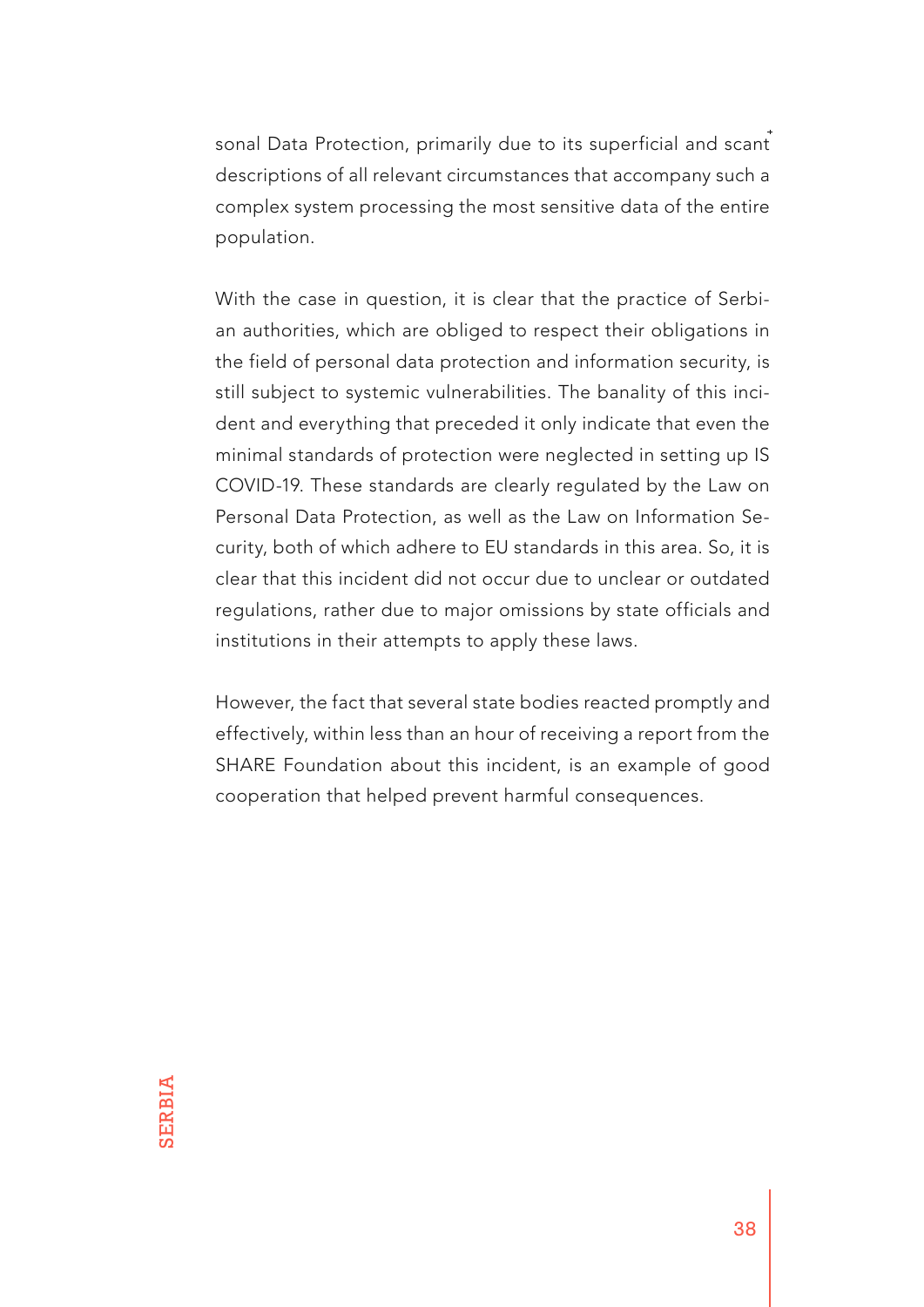### <span id="page-38-0"></span>Recommendations

- Urgent alignment of national personal data protection laws with the EU General Data Protection Regulation (GDPR) and Council of Europe Convention 108+ in countries that have not yet done so (such as Bosnia and Herzegovina, Montenegro, North Macedonia, Kosovo);
- Improvement of information security standards and their practical application, together with regular supervision by the competent state bodies;
- States should refrain from using high monetary fines, detentions and arrests as forms of intimidation against citizens, and especially journalists who are reporting on the governments' response to the pandemic;
- Measures such as **state of emergency or martial law**, which largely affect human rights, should only be introduced in the most critical times and for a predetermined and limited period;
- Technological solutions and innovations must be applied in accordance with the legal framework on personal data protection and information security. The procurement of intrusive technologies cannot be justified through efficiency and can only be based on whether their social use is legal, necessary and proportionate;
- Surveillance of citizens' communications and movements must not be carried out on a massive scale and in discretional extra-judicial processes;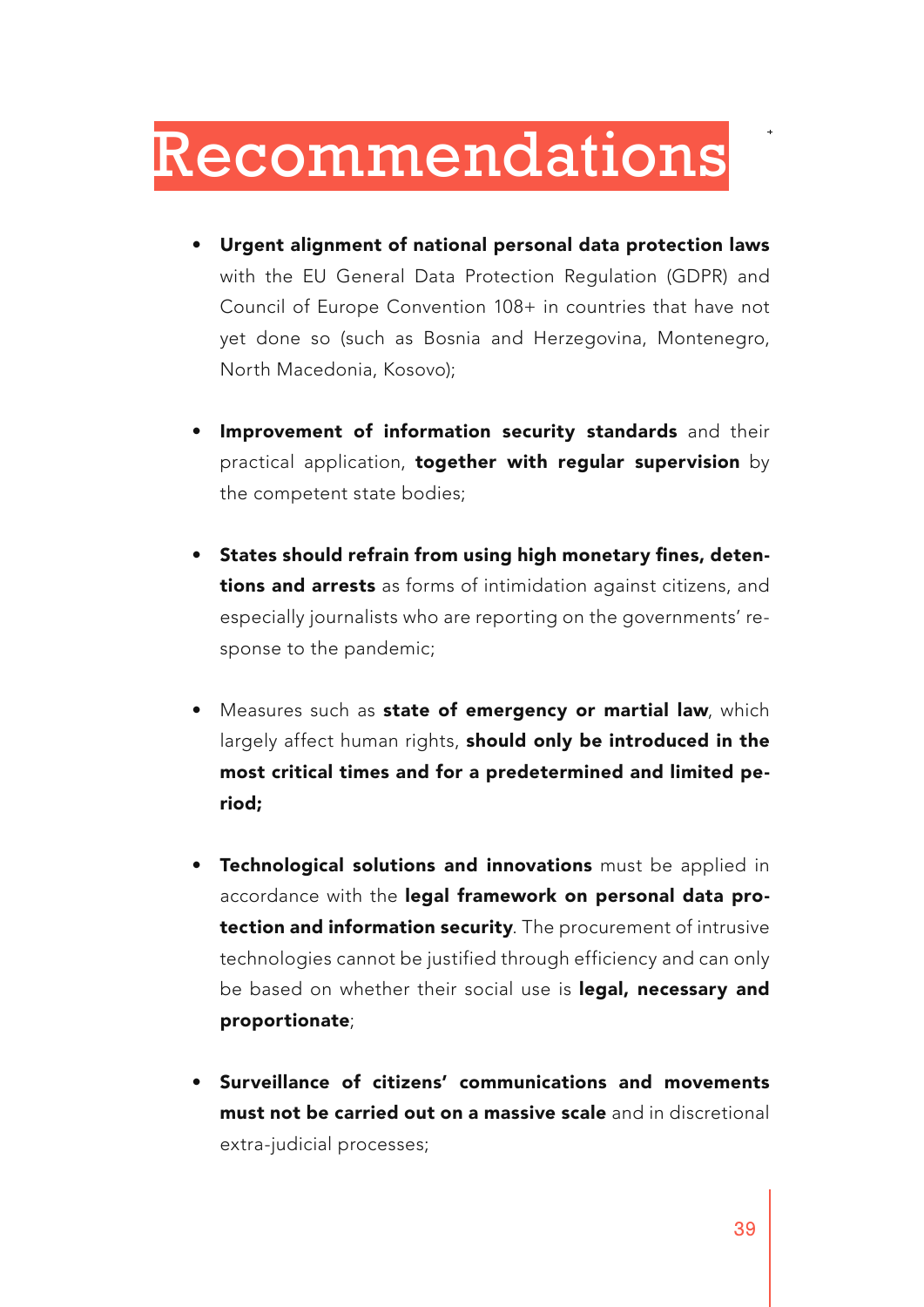- Education of state administration personnel on personal data protection and information security;
- Detection and efficient legal prosecution of suspects for threats and pressure against journalists and civic activists in the digital environment;
- It is essential that the competent authorities provide clear, truthful, complete and timely information on key issues of public interest, in particular about the pandemic, and cooperate openly with journalists who report on these issues;
- More active work on improving media and information literacy, as well as the digital security of the population, especially children and youth, through formal and non-formal education and informational campaigns.

In the future, especially in the context of heightened social tensions in the region, the technology that public and private actors have at their disposal should not be seen as the solution to complex issues themselves, be that protection of health or upholding public order and safety. Rather, the use of technology should be focused on the benefit of citizens and respect for their rights and freedoms. It is important to note that, when intrusive technologies and regulations are put in place, it is very hard to take a step back, particularly in societies with weak democratic institutions. Under such circumstances, the measures we applied in one crisis for the protection of public health may one day be repurposed and used against other "social plagues", which may ultimately lead to [reduced human rights standards](https://www.sharefoundation.info/sr/dan-posle-pandemije-idemo-li-ka-distopiji-nadzora/) in practice.